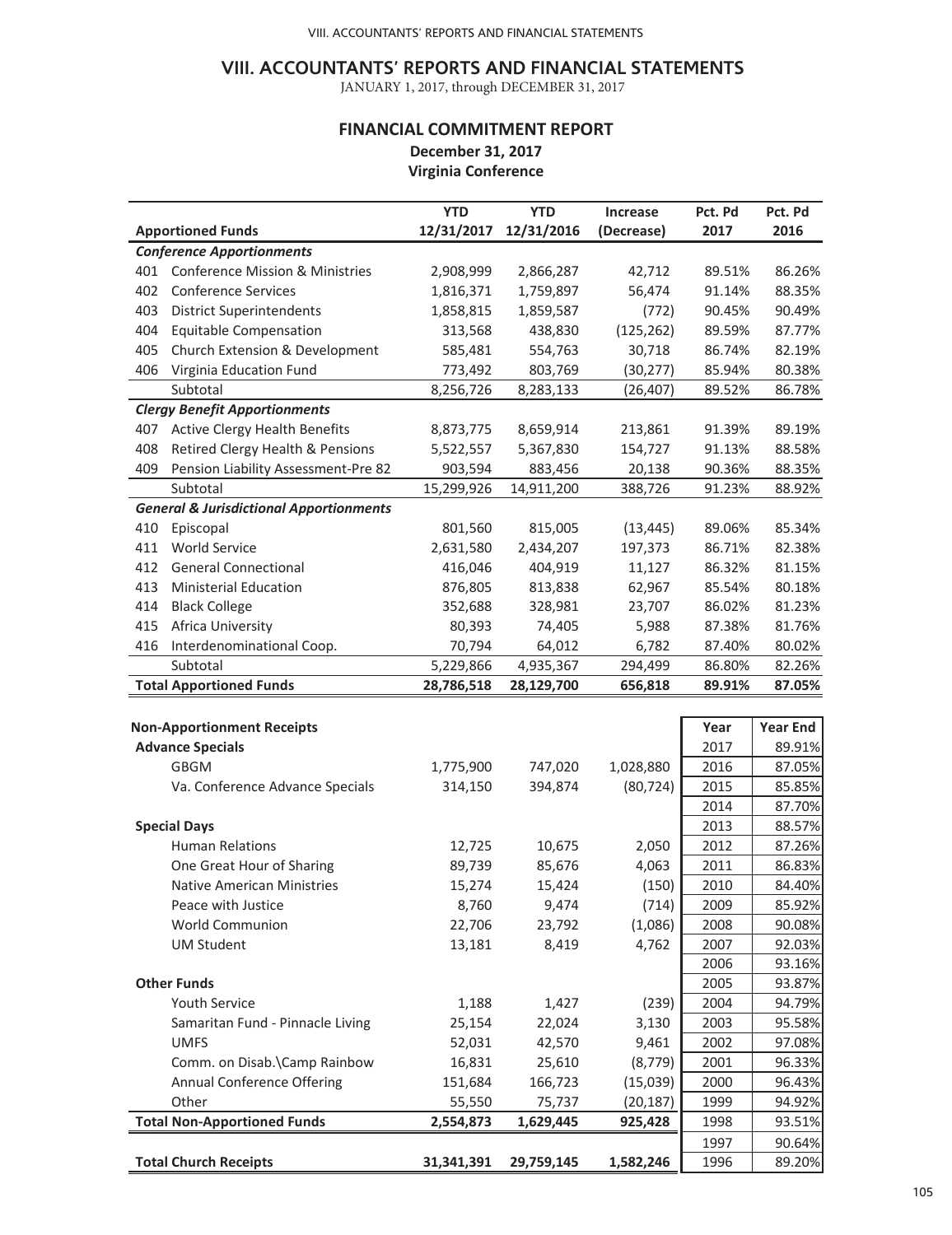# **Virginia Annual Conference of The United Methodist Church Balance Sheets**

|                                    | 12/31/2017  | 12/31/2016  |
|------------------------------------|-------------|-------------|
| <b>ASSETS</b>                      |             |             |
| <b>Current Assets:</b>             |             |             |
| Cash                               | 1,427,041   | 1,819,691   |
| Investments                        | 6,446,710   | 5,586,582   |
| Receivables                        | 3,316,160   | 2,917,167   |
| Prepaid expenses                   | 57,302      | 66,624      |
| <b>Total Current Assets</b>        | 11,247,213  | 10,390,064  |
| <b>Fixed Assets:</b>               |             |             |
| Land                               | 793,019     | 780,000     |
| <b>Buildings</b>                   | 5,017,597   | 4,987,658   |
| Furniture & fixtures               | 225,566     | 236,187     |
| Equipment and vehicles             | 662,000     | 733,002     |
| Software                           | 21,735      | 11,985      |
| Accumulated depreciation           | (2,348,776) | (2,332,912) |
| <b>Total Fixed Assets</b>          | 4,371,141   | 4,415,920   |
|                                    |             |             |
| <b>Other Assets:</b>               |             |             |
| Francis Asbury Education Fund      | 897,080     | 890,355     |
| Loans receivable                   | 420,510     | 407,720     |
| <b>Total Other Assets</b>          | 1,317,590   | 1,298,075   |
|                                    | 16,935,944  | 16,104,059  |
| <b>LIABILITIES and NET ASSETS</b>  |             |             |
| <b>Current Liabilities:</b>        |             |             |
| Accounts payable                   | 4,559,650   | 3,985,094   |
| Accrued expenses                   | 30,918      | 28,116      |
| Unearned revenue                   | 43,514      | 39,513      |
|                                    |             |             |
| <b>Total Liabilities</b>           | 4,634,082   | 4,052,723   |
| <b>Net Assets:</b>                 |             |             |
| Unrestricted conference reserves   | 3,378,880   | 2,822,901   |
| <b>Emerging funds</b>              | 16,743      |             |
| Board designated reserves          | 917,685     | 992,319     |
| Property and Equipment fund        | 4,371,142   | 3,765,226   |
| <b>Church Extension Fund</b>       | 1,467,632   | 1,915,776   |
| Donor restricted and miscellaneous | 2,149,780   | 2,555,113   |
|                                    |             |             |
| <b>Total Net Assets</b>            | 12,301,862  | 12,051,335  |
|                                    | 16,935,944  | 16,104,058  |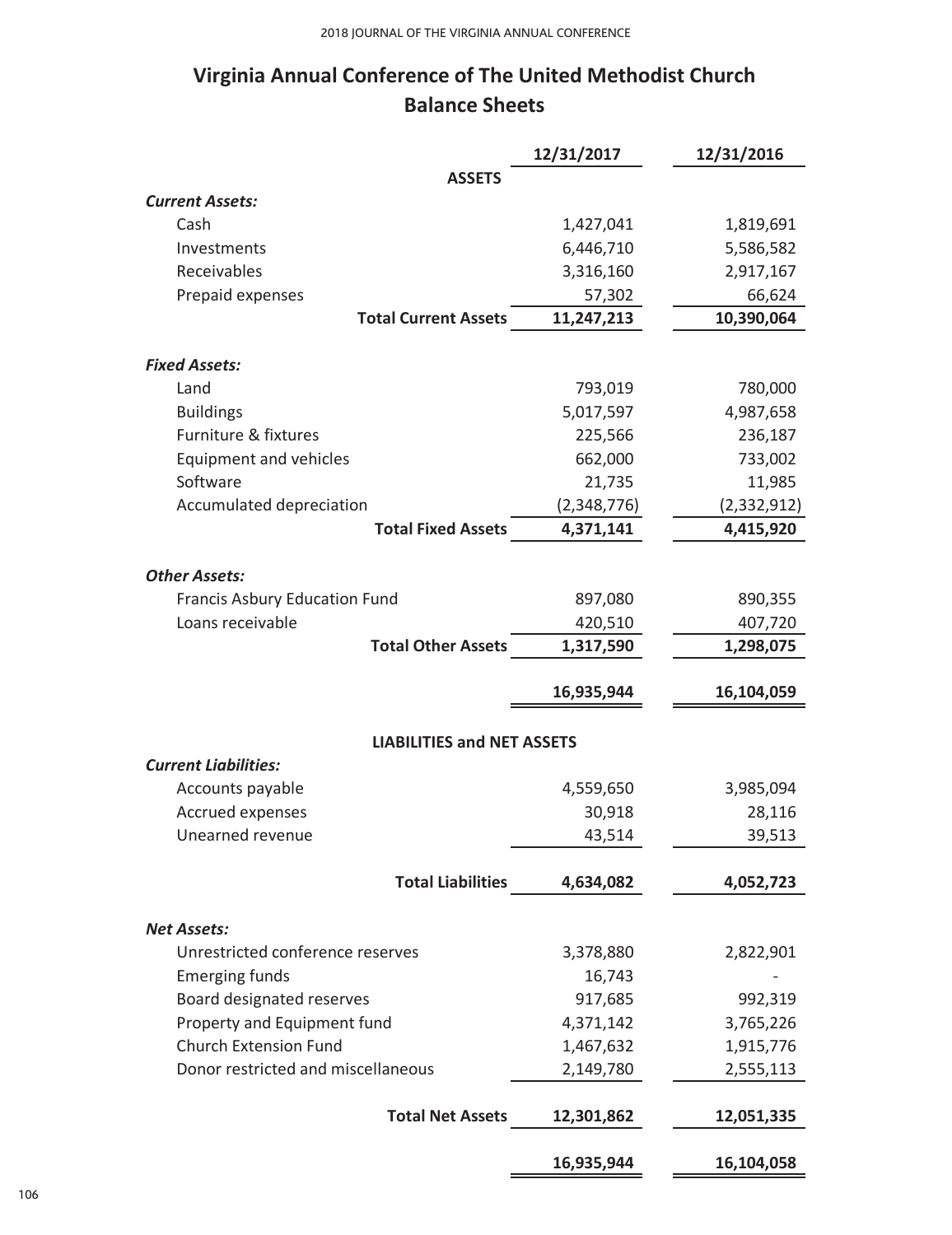# **Virginia Annual Conference of the United Methodist Church**

# **Statement of Changes in Unrestricted Conference Reserves**

*For the Year Ending December 31, 2017*

| Income directly attibuted to Conference Reserves:          |                                      |           |
|------------------------------------------------------------|--------------------------------------|-----------|
| Net gain on investments held at the Foundation             |                                      | 515,043   |
| Dividends and interest                                     |                                      | 69,304    |
|                                                            | <b>Total Income</b>                  | 584,347   |
| <b>Expenses directly attibuted to Conference Reserves:</b> |                                      |           |
| Special funding - Bishop's Vision                          |                                      | 35,000    |
| Special funding - debt retirement                          |                                      | 341,911   |
| Bank service charges                                       |                                      | 10,452    |
|                                                            | <b>Total Expenses</b>                | 387,363   |
|                                                            |                                      |           |
| <b>Income Over/(Under) Expenses</b>                        |                                      | 196,984   |
| <b>Apportionment Closeouts:</b>                            |                                      |           |
| 401 - Conference Mission and Ministries                    |                                      | 226,222   |
| 402 - Conference Services                                  |                                      | 14,453    |
| 403 - District Superintendents' Fund                       |                                      | (12, 856) |
| 404 - Equitable Compensation Fund                          |                                      | 131,176   |
|                                                            |                                      |           |
|                                                            | <b>Total Apportionment Closeouts</b> | 358,995   |
| Net increase/(decrease) in Conference Reserves             |                                      | 555,979   |
| <b>Beginning balance</b>                                   |                                      | 2,822,901 |
|                                                            |                                      |           |
| <b>Ending Balance</b>                                      |                                      | 3,378,880 |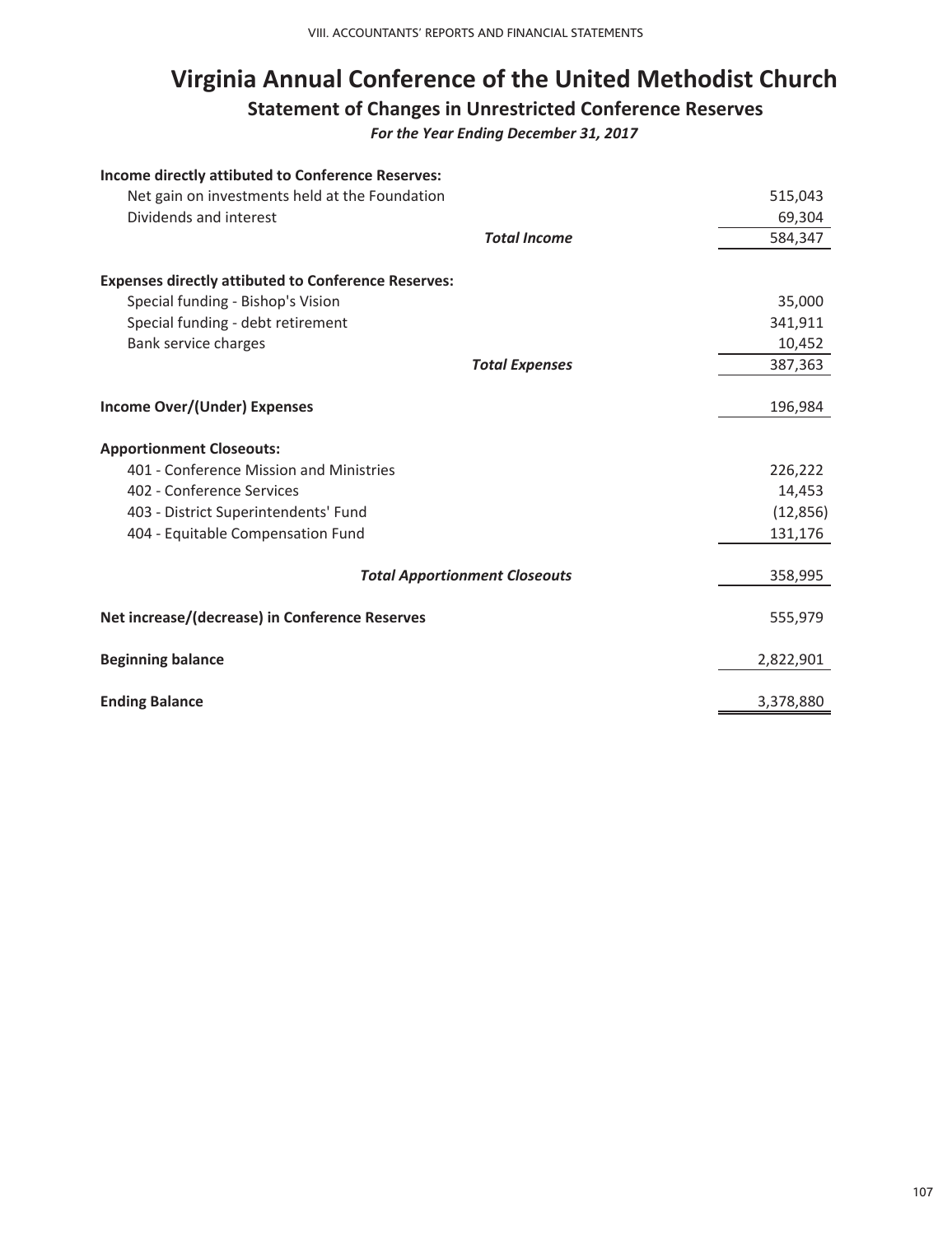

#### **401 - Conference Mission & Ministry Financial Summary**

|                  |                                                             |               |               |                          |              |                 | Receipts        | Closeout        |                  |                |
|------------------|-------------------------------------------------------------|---------------|---------------|--------------------------|--------------|-----------------|-----------------|-----------------|------------------|----------------|
|                  |                                                             | Apportionment | Transfer to/  | Other                    | Total        | Total           | Over/(Under)    | to Conference   | <b>Beginning</b> | <b>Ending</b>  |
| Project#         | <b>Project Name</b>                                         | Income        | (from)        | Income                   | Income       | <b>Expenses</b> | <b>Expenses</b> | <b>Reserves</b> | <b>Balance</b>   | <b>Balance</b> |
| 3500             | Conference Benevolence Grants                               | 193,157.50    | ×,            |                          | 193,157.50   | 193,157.50      | $\omega$        | $\mathcal{L}$   | ×.               |                |
| 3510             | CT Special & Sustaining Grants                              | 67,197.86     |               | 30,000.00                | 97,197.86    | 72,150.00       | 25,047.86       | (25,047.86)     |                  |                |
| 5605             | <b>Emerging Funds</b>                                       | 80,288.36     | (19,200.00)   | 120,824.94               | 181,913.30   | 165,169.90      | 16,743.40       |                 |                  | 16,743.40      |
| 3600             | Campus Ministry                                             | 840,118.79    | (10,000.00)   |                          | 830,118.79   | 817,769.55      | 12,349.24       | (12, 349.24)    |                  |                |
| Sch 1            | Program & Board Administrative                              | 1,728,236.05  | (200, 493.39) | 9,788.74                 | 1,537,531.40 | 1,348,706.90    | 188,824.50      | (188, 824.50)   |                  |                |
|                  |                                                             | 2,908,998.56  | (229, 693.39) | 160,613.68               | 2,839,918.85 | 2,596,953.85    | 242,965.00      | (226, 221.60)   |                  | 16,743.40      |
|                  |                                                             |               |               |                          |              |                 |                 |                 |                  |                |
| 3100             | Schedule 1 - Program & Board Administrative<br>Common Table |               |               |                          |              | 2,203.32        | 1,287.48        |                 |                  |                |
|                  |                                                             | 3,490.80      |               |                          | 3,490.80     |                 |                 | (1, 287.48)     |                  |                |
| Sch <sub>2</sub> | Departmental Administration                                 | 57,307.26     |               |                          | 57,307.26    | 50,915.55       | 6,391.71        | (6, 391.71)     |                  |                |
| Sch <sub>3</sub> | Board & Agency Administration                               | 73,888.58     | 7,500.00      | 931.81                   | 82,320.39    | 67,101.98       | 15,218.41       | (15, 218.41)    |                  |                |
| 3000             | Personnel Costs - Common Table                              | 1,336,975.74  |               |                          | 1,336,975.74 | 1,182,618.22    | 154,357.52      | (154, 357.52)   |                  |                |
| 3210             | CT Information Technologies                                 | 29,962.67     | (29,962.67)   |                          |              |                 |                 |                 |                  |                |
| 3240             | Outsourced Graphic Design Serv                              | 33,453.49     |               | $\overline{\phantom{a}}$ | 33,453.49    | 32,160.00       | 1,293.49        | (1, 293.49)     |                  |                |
| 3200             | Video Production                                            | 4,945.29      | ÷             | 8,856.93                 | 13,802.22    | 8,701.43        | 5,100.79        | (5, 100.79)     |                  |                |
| 3220             | Common Table Rent                                           | 167,849.22    | (167, 849.22) | ä,                       |              |                 | $\sim$          |                 |                  |                |
| 3230             | CT Postage, Printing & Phone                                | 10,181.50     | (10, 181.50)  |                          |              |                 |                 |                 |                  |                |
| 3090             | <b>CT Contingencies</b>                                     | 10,181.50     |               |                          | 10,181.50    | 5,006.40        | 5,175.10        | (5, 175.10)     |                  |                |
|                  |                                                             | 1,728,236.05  | (200, 493.39) | 9,788.74                 | 1,537,531.40 | 1,348,706.90    | 188,824.50      | (188, 824.50)   |                  |                |
|                  |                                                             |               |               |                          |              |                 |                 |                 |                  |                |
|                  | Supporting Schedule 2 - Departmental Administration         |               |               |                          |              |                 |                 |                 |                  |                |
| 3010             | <b>Connectional Ministries Office</b>                       | 7,854.30      |               |                          | 7,854.30     | 7,330.43        | 523.87          | (523.87)        |                  |                |
| 3020             | <b>Communications Office</b>                                | 7,563.40      |               |                          | 7,563.40     | 4,693.32        | 2,870.08        | (2,870.08)      |                  |                |
| 3030             | Congregational Excel                                        | 11,054.19     |               |                          | 11,054.19    | 10,491.03       | 563.16          | (563.16)        |                  |                |
| 3040             | Higher Ed & Next Gen Office                                 | 12,799.60     |               | ä,                       | 12,799.60    | 14,925.64       | (2, 126.04)     | 2,126.04        |                  |                |
| 3050             | Inclusivity and Lay Ldrshp Exc                              | 4,945.29      |               |                          | 4,945.29     | 3,506.10        | 1,439.19        | (1,439.19)      |                  |                |
| 3060             | Justice and Missional Excel                                 | 13,090.48     |               | ä,                       | 13,090.48    | 9,969.03        | 3,121.45        | (3, 121.45)     |                  |                |
|                  |                                                             | 57,307.26     |               | L,                       | 57,307.26    | 50,915.55       | 6,391.71        | (6, 391.71)     | Ĭ.               |                |
|                  |                                                             |               |               |                          |              |                 |                 |                 |                  |                |
|                  |                                                             |               |               |                          |              |                 |                 |                 |                  |                |
|                  | Supporting Schedule 3 - Board & Agency Administration       |               |               |                          |              |                 |                 |                 |                  |                |
| 3105             | Board of Church & Society                                   | 6,108.90      |               |                          | 6,108.90     | 5,669.60        | 439.30          | (439.30)        |                  |                |
| 3110             | Missional Ministries Board                                  | 9,017.91      |               | 931.81                   | 9,949.72     | 3,704.08        | 6,245.64        | (6, 245.64)     |                  |                |
| 3115             | Board of Communications                                     | 6,108.90      |               |                          | 6,108.90     | 4,875.02        | 1,233.88        | (1,233.88)      |                  |                |
| 3120             | Board of Higher Education                                   | 2,909.00      |               |                          | 2,909.00     | 3,842.30        | (933.30)        | 933.30          |                  |                |
| 3125             | Board of Discipleship                                       | 8,727.00      |               |                          | 8,727.00     | 6,290.57        | 2,436.43        | (2,436.43)      |                  |                |
| 3130             | Church Development Team                                     | 1,745.40      |               |                          | 1,745.40     | 1,442.21        | 303.19          | (303.19)        |                  |                |
| 3135             | Board of Laity                                              | 8,145.20      |               |                          | 8,145.20     | 10,431.85       | (2, 286.65)     | 2,286.65        |                  |                |
| 3140             | CEMCA                                                       | 1,745.40      |               |                          | 1,745.40     | 2,049.09        | (303.69)        | 303.69          |                  |                |
| 3145             | COSROW                                                      | 872.68        |               |                          | 872.68       | 272.54          | 600.14          | (600.14)        |                  |                |
| 3150             | <b>Commission on Disabilities</b>                           | 1,454.50      |               |                          | 1,454.50     | 1,530.81        | (76.31)         | 76.31           |                  |                |
| 3155             | Connections 21 Interns                                      |               | 7,500.00      |                          | 7,500.00     | 7,471.93        | 28.07           | (28.07)         |                  |                |
| 3160             | Committee on Mission Personnel                              | 27,053.69     |               |                          | 27,053.69    | 19,521.98       | 7,531.71        | (7, 531.71)     |                  |                |
|                  |                                                             | 73,888.58     | 7,500.00      | 931.81                   | 82,320.39    | 67,101.98       | 15,218.41       | (15, 218.41)    |                  |                |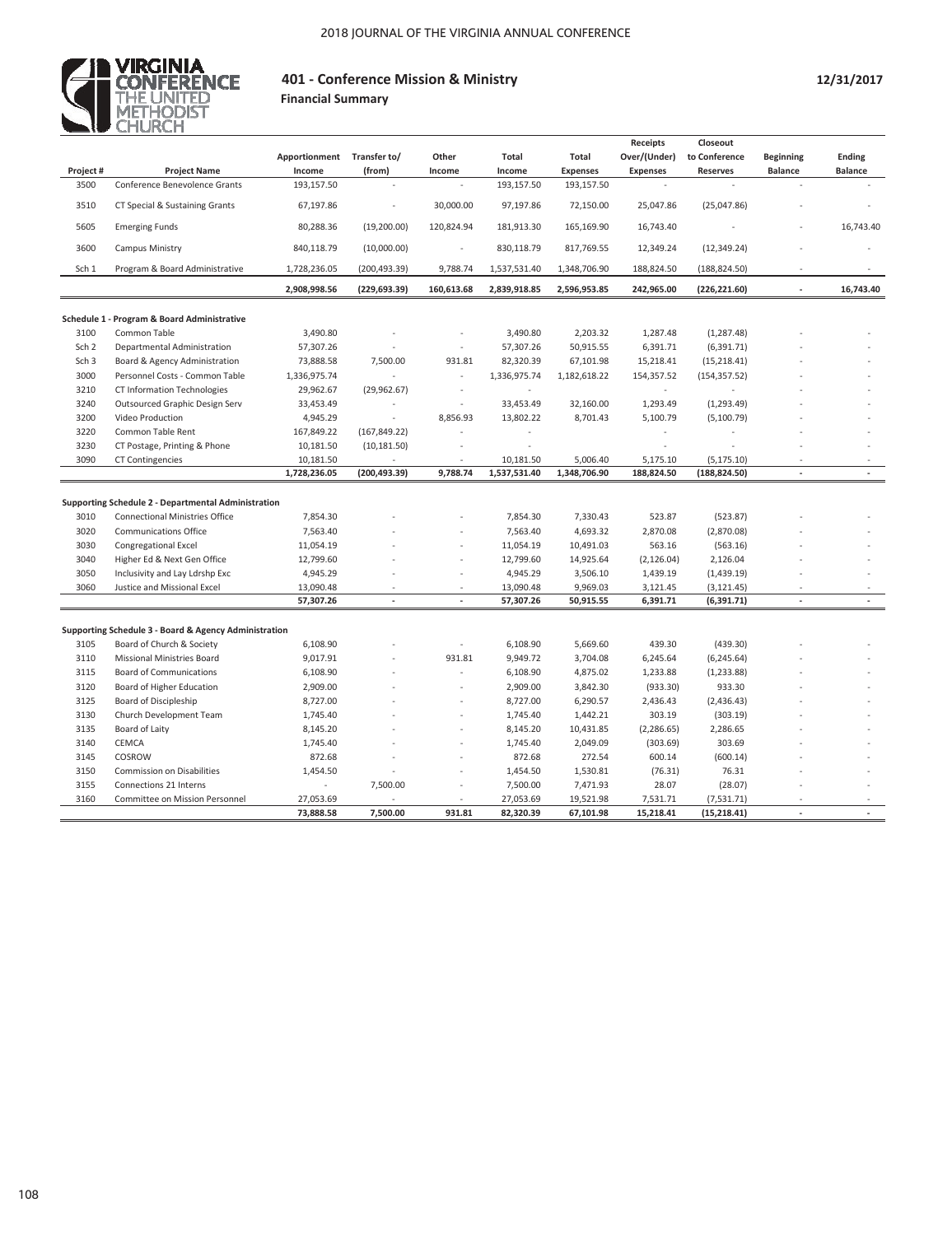

#### **402 - Conference Services**

**Financial Summary**

|          |                                                      |                          |                          |                          |              |                 | <b>Receipts</b> | Closeout        |                  |                |
|----------|------------------------------------------------------|--------------------------|--------------------------|--------------------------|--------------|-----------------|-----------------|-----------------|------------------|----------------|
|          |                                                      | Apportionment            | Transfer to/             | Other                    | Total        | Total           | Over/(Under)    | to Conference   | <b>Beginning</b> | <b>Ending</b>  |
| Project# | <b>Project Name</b>                                  | Income                   | (from)                   | Income                   | Income       | <b>Expenses</b> | <b>Expenses</b> | <b>Reserves</b> | <b>Balance</b>   | <b>Balance</b> |
|          | <b>Funds that Close to Reserves:</b>                 |                          |                          |                          |              |                 |                 |                 |                  |                |
| 2100     | <b>Treasurer's Office</b>                            | 380,166.49               |                          | 66,075.00                | 446,241.49   | 457,407.09      | (11, 165.60)    | 11,165.60       |                  |                |
| 2110     | <b>Computer Services</b>                             | 81,010.16                | 29,962.67                | 87.90                    | 111,060.73   | 129,569.26      | (18,508.53)     | 18,508.53       |                  |                |
| 2120     | Annual Conference Session                            | 246,299.94               | ٠                        | 3,798.93                 | 250,098.87   | 231,923.37      | 18,175.50       | (18, 175.50)    |                  |                |
| 2130     | <b>Conf Publications Committee</b>                   | 7,628.77                 |                          | 1,313.43                 | 8,942.20     | 17,279.18       | (8,336.98)      | 8,336.98        |                  |                |
| 2140     | Council on Finance & Admin                           | 2,542.91                 |                          |                          | 2,542.91     | 2,903.15        | (360.24)        | 360.24          |                  |                |
| 2150     | <b>Board of Trustees</b>                             | 1,453.09                 |                          |                          | 1,453.09     | 734.24          | 718.85          | (718.85)        |                  |                |
| 2160     | Committee on Episcopacy                              | 1,998.01                 |                          |                          | 1,998.01     | 1,255.63        | 742.38          | (742.38)        |                  |                |
| 2170     | <b>Historical Society</b>                            | 8,173.65                 |                          |                          | 8,173.65     | 2,749.73        | 5,423.92        | (5,423.92)      |                  |                |
| 2180     | Assistant to Bishop                                  | 78,103.96                |                          |                          | 78,103.96    | 83,702.02       | (5,598.06)      | 5,598.06        |                  |                |
| 2190     | Cabinet Discretionary Fund                           | 15,257.52                |                          |                          | 15,257.52    | 5,961.75        | 9,295.77        | (9, 295.77)     |                  |                |
| 2200     | Pastor Relocation Transition                         | 17,255.51                |                          |                          | 17,255.51    | 9,718.13        | 7,537.38        | (7,537.38)      |                  |                |
| 2210     | <b>Episcopal Residence</b>                           | 3,087.91                 |                          | 20,000.00                | 23,087.91    | 123,146.62      | (100, 058.71)   | 100,058.71      |                  |                |
| 2220     | Episcopal Budget Support                             | 26,882.27                |                          |                          | 26,882.27    | 26,499.96       | 382.31          | (382.31)        |                  |                |
| 2230     | Conference Liability Insurance                       | 15,257.52                |                          | $\overline{\phantom{a}}$ | 15,257.52    | 13,887.00       | 1,370.52        | (1,370.52)      |                  |                |
| 2270     | General Conference Delegation                        | 2,542.91                 |                          |                          | 2,542.91     |                 | 2,542.91        | (2,542.91)      |                  |                |
| 2290     | Contingencies                                        | 10,171.68                |                          | 29,593.53                | 39,765.21    |                 | 39,765.21       | (39, 765.21)    |                  |                |
| 2300     | <b>BOM Personnel Costs</b>                           | 248,297.92               |                          | ٠                        | 248,297.92   | 224,658.91      | 23,639.01       | (23, 639.01)    |                  |                |
| 2310     | Clergy Excellence Admin.                             | 15,257.52                |                          | ٠                        | 15,257.52    | 11,812.84       | 3,444.68        | (3,444.68)      |                  |                |
| 2320     | <b>Board of Ordained Minstry</b>                     | 76,105.92                |                          | ٠                        | 76,105.92    | 63,037.83       | 13,068.09       | (13,068.09)     |                  |                |
| 2330     | <b>BOM</b> - Ministerial Support                     | 37,235.60                |                          | 4,425.00                 | 41,660.60    | 35,566.97       | 6,093.63        | (6,093.63)      |                  |                |
| 2400     | Postage, Printing & Phone                            | 40,686.72                | 10,181.50                | 9,327.13                 | 60,195.35    | 65,416.77       | (5,221.42)      | 5,221.42        |                  |                |
| 2450     | Mortgage Debt Service                                | 308,783.10               | (308, 783.10)            |                          |              |                 |                 |                 |                  |                |
|          |                                                      | 1,624,199.08             | (268, 638.93)            | 134,620.92               | 1,490,181.07 | 1,507,230.45    | (17, 049.38)    | 17,049.38       | $\sim$           | $\sim$         |
|          | <b>CFA Designated Funds with Carryover Balances:</b> |                          |                          |                          |              |                 |                 |                 |                  |                |
| 4000     | United Methodist Center                              | 25,429.20                | 167,849.22               | 131,907.00               | 325,185.42   | 333,268.84      | (8,083.42)      |                 | 52,872.05        | 44,788.63      |
| 4010     | <b>Building Maintenance Fund</b>                     | $\overline{\phantom{a}}$ | 100,000.00               |                          | 100,000.00   |                 | 100,000.00      |                 | 100,000.00       | 200,000.00     |
| 4020     | Wesley Foundation Inc.                               | 76,105.92                | ÷.                       | ٠                        | 76,105.92    | 146,756.85      | (70, 650.93)    |                 | 68,706.10        | (1,944.83)     |
| 4030     | Legal Expenses                                       | 30,333.39                |                          |                          | 30,333.39    | 101,174.29      | (70, 840.90)    |                 | 126,594.26       | 55,753.36      |
| 4040     | Conference Auto Allowance                            | ä,                       |                          |                          | $\sim$       |                 |                 | (34, 203.04)    | 34,203.04        |                |
| 4060     | <b>Employee Moving Fund</b>                          |                          |                          |                          |              |                 |                 |                 | 6,272.50         | 6,272.50       |
| 4070     | Archives                                             | 9,626.75                 | ×,                       | 1,520.00                 | 11,146.75    | 17,558.95       | (6,412.20)      |                 | 2,567.11         | (3,845.09)     |
| 4080     | <b>Sustentation Fund</b>                             |                          | 6,512.68                 |                          | 6,512.68     |                 | 6,512.68        |                 | 13,487.32        | 20,000.00      |
| 4090     | <b>Bishop Strategic Collaboration</b>                |                          | 35,000.00                |                          | 35,000.00    | 31,962.24       | 3,037.76        |                 |                  | 3,037.76       |
| 4500     | Property & Equipment Fund                            |                          | $\overline{\phantom{a}}$ | 24,103.19                | 24,103.19    | 68,881.02       | (44, 777.83)    |                 | 4,415,919.90     | 4,371,142.07   |
| 4503     | Intra-Conference Debt                                |                          | 650,694.27               |                          | 650,694.27   |                 | 650,694.27      |                 | (650, 694.27)    |                |
| 4790     | VA Clergy Leadership Program                         | 50,676.76                |                          |                          | 50,676.76    | 996.50          | 49,680.26       |                 | 105,640.07       | 155,320.33     |
|          |                                                      | 192,172.02               | 960.056.17               | 157,530.19               | 1,309,758.38 | 700.598.69      | 609,159.69      | (34, 203.04)    | 4,275,568.08     | 4,850,524.73   |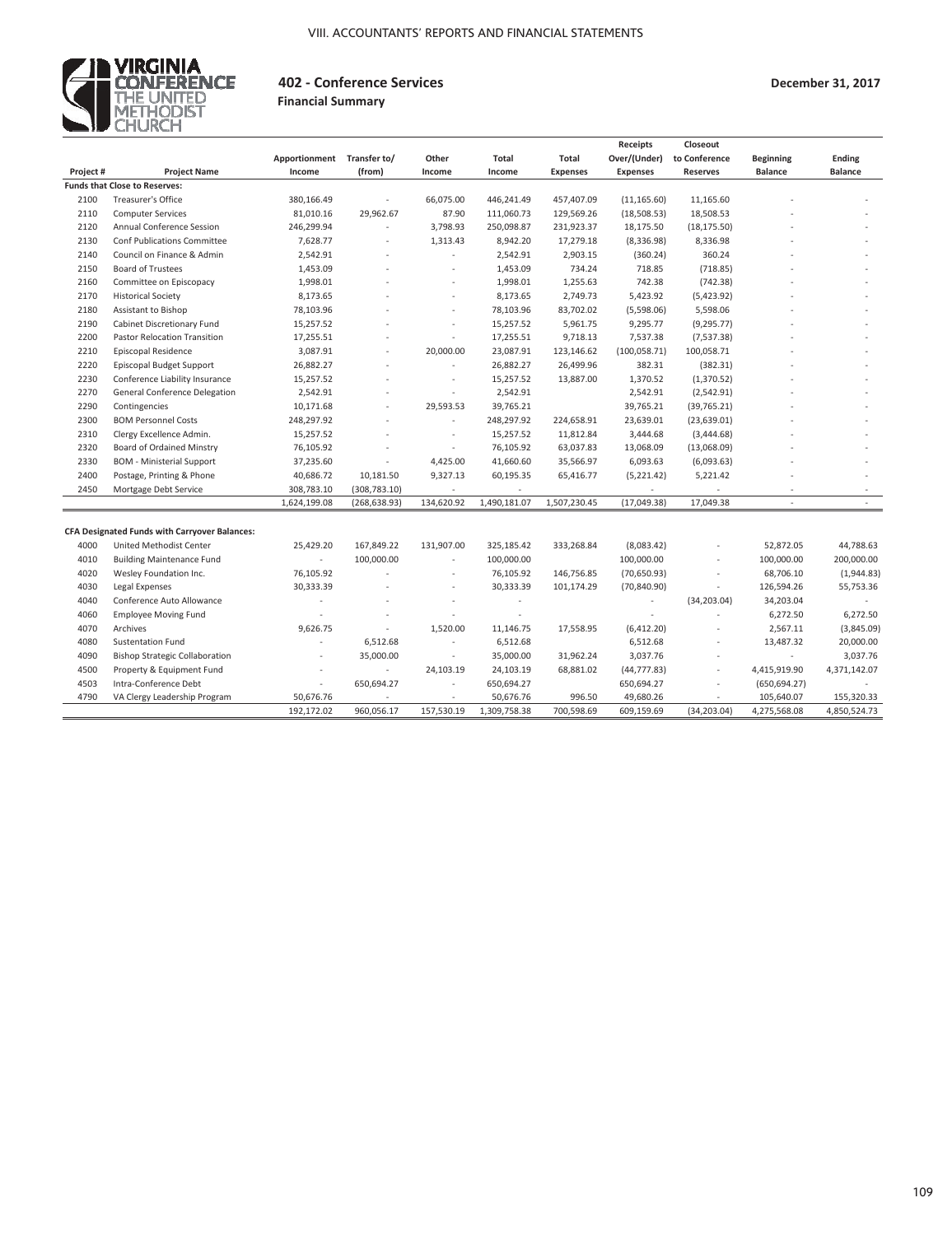

# **CFA Designated Funds with Carryover Balances**

**December 31, 2017**

| Project#            | <b>Project Name</b>                              | Apportionment Transfer to/<br>Income | (from)     | Other<br>Income          | <b>Total</b><br>Income  | Total<br><b>Expenses</b> | Receipts<br>Over/(Under)<br><b>Expenses</b> | Closeout<br>to Conference<br><b>Reserves</b> | <b>Beginning</b><br><b>Balance</b> | <b>Ending</b><br><b>Balance</b> |
|---------------------|--------------------------------------------------|--------------------------------------|------------|--------------------------|-------------------------|--------------------------|---------------------------------------------|----------------------------------------------|------------------------------------|---------------------------------|
| CFA                 |                                                  |                                      |            |                          |                         |                          |                                             |                                              |                                    |                                 |
| 4000                | United Methodist Center                          | 25,429.20                            | 167,849.22 | 131,907.00               | 325,185.42              | 333,268.84               | (8,083.42)                                  |                                              | 52,872.05                          | 44,788.63                       |
| 4010                | <b>Building Maintenance Fund</b>                 | ÷,                                   | 100,000.00 |                          | 100,000.00              |                          | 100,000.00                                  |                                              | 100,000.00                         | 200,000.00                      |
| 4020                | Wesley Foundation Inc.                           | 76,105.92                            |            |                          | 76,105.92               | 146,756.85               | (70,650.93)                                 |                                              | 68,706.10                          | (1,944.83)                      |
| 4030                | Legal Expenses                                   | 30,333.39                            |            |                          | 30,333.39               | 101,174.29               | (70, 840.90)                                |                                              | 126,594.26                         | 55,753.36                       |
| 4040                | Conference Auto Allowance                        |                                      |            |                          | ÷.                      |                          |                                             | (34, 203.04)                                 | 34,203.04                          |                                 |
| 4060                | <b>Employee Moving Fund</b>                      |                                      |            |                          |                         |                          |                                             |                                              | 6,272.50                           | 6,272.50                        |
| 4070                | Archives                                         | 9,626.75                             | ×,         | 1,520.00                 | 11,146.75               | 17,558.95                | (6,412.20)                                  |                                              | 2,567.11                           | (3,845.09)                      |
| 4080                | <b>Sustentation Fund</b>                         |                                      | 6,512.68   | ä,                       | 6,512.68                |                          | 6,512.68                                    |                                              | 13,487.32                          | 20,000.00                       |
| 4090                | <b>Bishop Strategic Collaboration</b>            | ٠                                    | 35,000.00  | ٠                        | 35,000.00               | 31,962.24                | 3,037.76                                    | ÷                                            |                                    | 3,037.76                        |
|                     |                                                  | 141,495.26                           | 309,361.90 | 133,427.00               | 584,284.16              | 630,721.17               | (46, 437.01)                                | (34, 203.04)                                 | 404,702.38                         | 324,062.33                      |
| <b>Common Table</b> |                                                  |                                      |            |                          |                         |                          |                                             |                                              |                                    |                                 |
| 6100                | Advocate Publication                             |                                      |            | 57,656.93                | 57,656.93               | 78,643.96                | (20, 987.03)                                |                                              | 193,630.00                         | 172,642.97                      |
| 6200                | Lay Servant Ministries                           |                                      |            | 22,037.92                | 22,037.92               | 22,248.98                | (211.06)                                    |                                              | 1,412.77                           | 1,201.71                        |
| 6210                | Board of Laity Special Project                   |                                      |            | 6,851.51                 | 6,851.51                | 7,938.75                 | (1,087.24)                                  |                                              | 5,974.69                           | 4,887.45                        |
| 6220                | CommonTable Youth Contingency                    |                                      |            | 400.00                   | 400.00                  | 353.68                   | 46.32                                       |                                              | 114.31                             | 160.63                          |
| 6225                | Campus Ministry Team                             |                                      | 30,000.00  | ÷                        | 30,000.00               | 18,071.25                | 11,928.75                                   |                                              | L.                                 | 11,928.75                       |
| 6230                | Camp Rainbow                                     |                                      |            | 65,448.00                | 65,448.00               | 70,244.90                | (4,796.90)                                  |                                              | 38,003.59                          | 33,206.69                       |
| 6240                | Commission on Disabilities                       |                                      | ٠          | 2,043.00                 | 2,043.00                | 3,489.56                 | (1,446.56)                                  |                                              | 12,486.36                          | 11,039.80                       |
| 6310                | <b>UMVIM</b>                                     |                                      |            | 22,337.00                | 22,337.00               | 3,986.84                 | 18,350.16                                   |                                              | 14,049.22                          | 32,399.38                       |
| 6311                | UMVIM - Haiti                                    |                                      |            | ×,                       |                         |                          |                                             |                                              | 3,762.72                           | 3,762.72                        |
| 6340                | Mental Health Conference                         |                                      |            |                          |                         |                          |                                             |                                              | 1,233.22                           | 1,233.22                        |
| 6400                | All God's Children Camp                          |                                      |            | 58,431.45                | 58,431.45               | 82,319.51                | (23,888.06)                                 |                                              | 64,392.60                          | 40,504.54                       |
| 6420                | Safe Sanctuaries Training                        |                                      |            | ä,                       |                         |                          |                                             |                                              | 2,051.75                           | 2,051.75                        |
| 6440                | Church Staff Retreat                             |                                      |            |                          |                         |                          |                                             |                                              | 6,612.51                           | 6,612.51                        |
| 6505                | Five Talent Academy - Events                     |                                      |            | 20,286.69                | 20,286.69               | 18,108.98                | 2,177.71                                    |                                              | 10,290.63                          | 12,468.34                       |
| 6560                | <b>CDT Training Events</b>                       |                                      |            | 11,096.17                | 11,096.17               | 11,096.17                |                                             |                                              | ä,                                 |                                 |
| 6565                | Small Church Pastors                             |                                      |            | 2,665.45                 | 2,665.45                | 2,805.54                 | (140.09)                                    |                                              | 6,407.73                           | 6,267.64                        |
| 6570                | Mid-Size Church Lead Pastors                     |                                      |            | 144.55                   | 144.55                  | 1,439.29                 | (1, 294.74)                                 |                                              | 4,060.53                           | 2,765.79                        |
| 6580                | Large Church Lead Pastors                        |                                      |            | 120.45                   | 120.45                  | 4,699.23                 | (4, 578.78)                                 |                                              | 997.12                             | (3,581.66)                      |
|                     |                                                  | ä,                                   | 30,000.00  | 269,519.12               | 299,519.12              | 325,446.64               | (25, 927.52)                                | ×,                                           | 365,479.75                         | 339,552.23                      |
|                     | <b>Board of Ordained Ministry</b>                |                                      |            |                          |                         |                          |                                             |                                              |                                    |                                 |
| 4610                | Welcome Dinner at AC                             |                                      |            | 2,250.00                 | 2,250.00                | 4,405.50                 | (2, 155.50)                                 |                                              | 4,437.26                           | 2,281.76                        |
| 4620                | Order of Deacons                                 |                                      |            | 3,894.02                 | 3,894.02                | 3,390.63                 | 503.39                                      |                                              | 2,169.70                           | 2,673.09                        |
| 4630                | Local Pastor's Retreat/Lunch                     |                                      |            | 1,249.00                 | 1,249.00                | 1,091.36                 | 157.64                                      |                                              | 1,082.61                           | 1,240.25                        |
| 4640                | Order of Elders                                  |                                      |            | ÷                        | ÷                       |                          | ÷.                                          |                                              | 9,276.90                           | 9,276.90                        |
| 4650                | Spouse Retreat                                   |                                      |            | 1,071.21                 | 1,071.21                | 1,239.40                 | (168.19)                                    |                                              | 1,280.77                           | 1,112.58                        |
| 4660                | Seminary Scholarships                            |                                      |            | 22,695.16                | 22,695.16               | 28,246.23                | (5,551.07)                                  |                                              | 11,250.31                          | 5,699.24                        |
| 4690                | <b>BOM Training Events</b>                       |                                      |            | 3,391.00                 | 3,391.00                | 2,541.09                 | 849.91                                      |                                              | 323.51                             | 1,173.42                        |
| 4700                | Pell Fund - Josephus Daniels                     |                                      |            | 62,500.00                | 62,500.00               | 67,200.00                | (4,700.00)                                  |                                              | 6,000.00                           | 1,300.00                        |
| 4710                | Calling 21                                       |                                      |            | 23,000.00                | 23,000.00               | 23,802.39                | (802.39)                                    |                                              | 18,252.41                          | 17,450.02                       |
| 4730                | AC Clergy Spouses Luncheon                       |                                      |            |                          |                         |                          |                                             |                                              | 2,752.44                           | 2,752.44                        |
| 4740                | Ministers' Convocation                           |                                      |            | 65,277.38                | 65,277.38               | 71,078.65                | (5,801.27)                                  |                                              | 54,965.23                          | 49,163.96                       |
| 4780                | Cross Culture/Cross Racial                       |                                      |            |                          |                         |                          |                                             |                                              | 2,667.25                           | 2,667.25                        |
| 4790                |                                                  | 50,676.76                            |            | $\overline{\phantom{a}}$ | 50,676.76               | 996.50                   | 49,680.26                                   |                                              | 105,640.07                         | 155,320.33                      |
| 4800                | VA Clergy Leadership Program<br>Candidacy Summit |                                      |            | 7,204.27                 | 7,204.27                | 7,282.88                 | (78.61)                                     |                                              | 2,038.23                           | 1,959.62                        |
|                     |                                                  |                                      |            |                          |                         |                          |                                             |                                              |                                    |                                 |
| 4810<br>4820        | <b>Extension Ministry</b>                        |                                      |            | 750.00                   | 750.00                  | 750.00                   |                                             |                                              |                                    |                                 |
|                     | <b>Licensing School</b>                          | 50,676.76                            |            | 30,791.50<br>224,073.54  | 30,791.50<br>274,750.30 | 30,791.50<br>242,816.13  | 31,934.17                                   |                                              | 222,136.69                         | 254,070.86                      |
|                     |                                                  |                                      |            |                          |                         |                          |                                             |                                              |                                    |                                 |
| Total               |                                                  | 192,172.02                           | 339,361.90 | 627,019.66               | 1,158,553.58            | 1,198,983.94             | (40, 430.36)                                | (34, 203.04)                                 | 992,318.82                         | 917,685.42                      |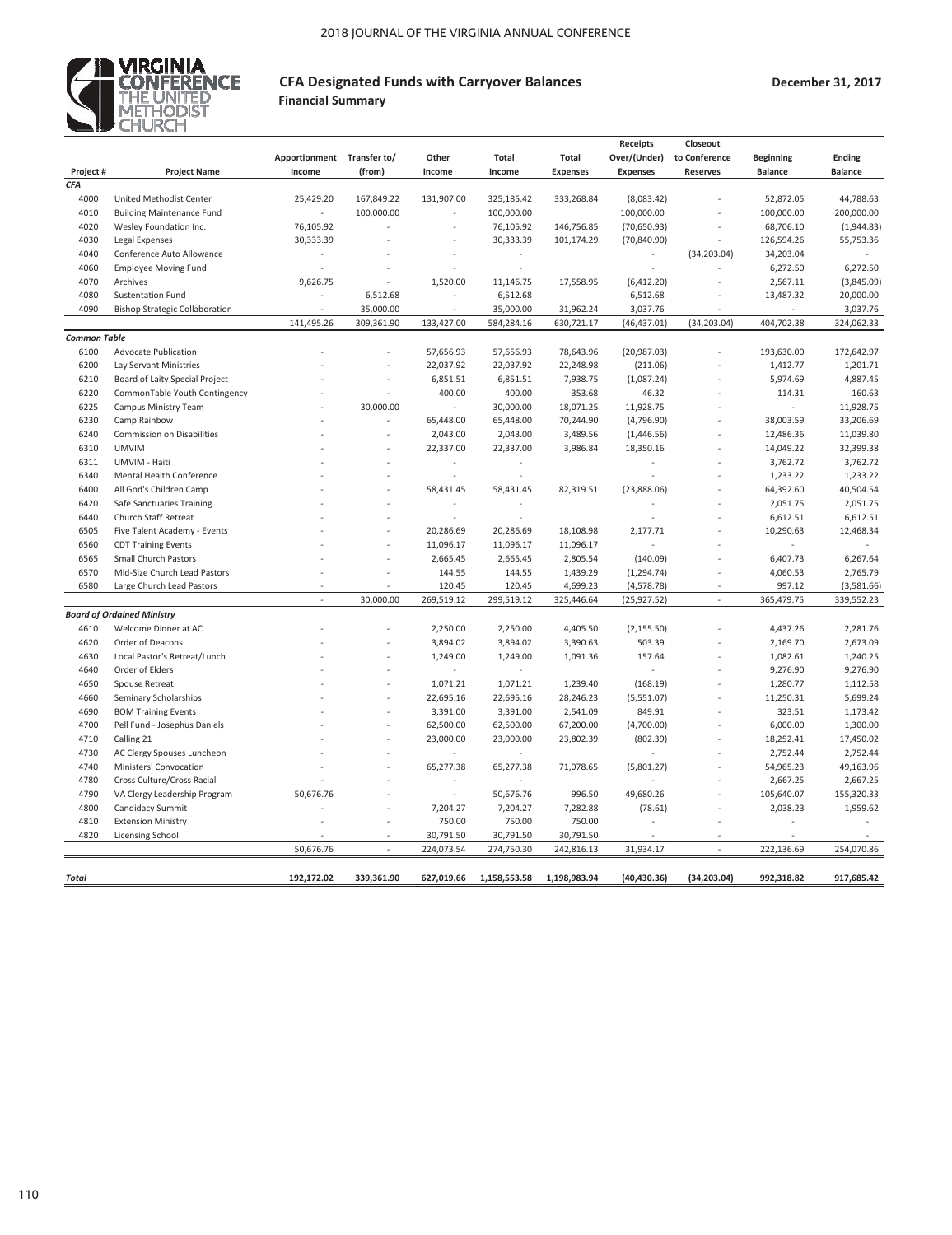

# **Donor Designated and Miscellaneous Funds**

**December 31, 2017**

| <b>Financial Summary</b> |  |
|--------------------------|--|
|--------------------------|--|

|                  |                                         |                            |                            |                          |                          |                              | Receipts                       | Closeout                 |                              |                              |
|------------------|-----------------------------------------|----------------------------|----------------------------|--------------------------|--------------------------|------------------------------|--------------------------------|--------------------------|------------------------------|------------------------------|
|                  |                                         | Apportionment Transfer to/ |                            | Other                    | Total                    | Total                        | Over/(Under)                   | to Conference            | <b>Beginning</b>             | <b>Ending</b>                |
| Project#         | <b>Project Name</b>                     | Income                     | (from)                     | Income                   | Income                   | <b>Expenses</b>              | <b>Expenses</b>                | <b>Reserves</b>          | <b>Balance</b>               | <b>Balance</b>               |
|                  | <b>Property &amp; Equipment</b>         |                            |                            |                          |                          |                              |                                |                          |                              |                              |
| 4500             | Property & Equipment Fund               |                            |                            | 24,103.19                | 24,103.19                | 68,881.02                    | (44, 777.83)                   |                          | 4,415,919.90                 | 4,371,142.07                 |
| 4503             | Intra-Conference Debt                   |                            | 650,694.27                 | ÷.                       | 650,694.27               |                              | 650,694.27                     |                          | (650, 694.27)                |                              |
|                  |                                         | $\sim$                     | 650,694.27                 | 24,103.19                | 674,797.46               | 68,881.02                    | 605,916.44                     | $\overline{\phantom{a}}$ | 3,765,225.63                 | 4,371,142.07                 |
|                  |                                         |                            |                            |                          |                          |                              |                                |                          |                              |                              |
|                  | <b>Church Extension Fund</b>            |                            |                            |                          |                          |                              |                                |                          |                              |                              |
| 6500             | Church Extension Fund                   |                            |                            |                          |                          |                              |                                |                          |                              |                              |
|                  |                                         | 585,481.02<br>585,481.02   | (18,000.00)<br>(18,000.00) | 32,509.99<br>32,509.99   | 599,991.01<br>599,991.01 | 1,048,135.13<br>1,048,135.13 | (448, 144.12)<br>(448, 144.12) | $\overline{\phantom{a}}$ | 1,915,776.29<br>1,915,776.29 | 1,467,632.17<br>1,467,632.17 |
|                  |                                         |                            |                            |                          |                          |                              |                                |                          |                              |                              |
|                  |                                         |                            |                            |                          |                          |                              |                                |                          |                              |                              |
|                  | <b>Ministerial Education Fund</b>       |                            |                            |                          |                          |                              |                                |                          |                              |                              |
| 4600             | Ministerial Education Funds             | 219,201.34                 |                            | 5,132.64                 | 224,333.98               | 173,626.24                   | 50,707.74                      |                          | 561,000.89                   | 611,708.63                   |
|                  |                                         | 219,201.34                 | $\bar{z}$                  | 5,132.64                 | 224,333.98               | 173,626.24                   | 50,707.74                      | $\bar{z}$                | 561,000.89                   | 611,708.63                   |
|                  |                                         |                            |                            |                          |                          |                              |                                |                          |                              |                              |
| Donor restricted |                                         |                            |                            |                          |                          |                              |                                |                          |                              |                              |
| 8000             | All Things New                          |                            | (20,000.00)                | 1,581.53                 | (18, 418.47)             | 196,367.56                   | (214, 786.03)                  |                          | 214,786.03                   |                              |
| 8010             | <b>Discipleship Circles</b>             |                            |                            | ÷                        |                          |                              |                                |                          | 21,615.40                    | 21,615.40                    |
| 8050             | Francis Asbury Education Fund           |                            |                            | 6,750.35                 | 6,750.35                 | 25.00                        | 6,725.35                       |                          | 893,612.42                   | 900,337.77                   |
| 8100             | Initiatives of Hope                     |                            |                            | 1,530.00                 | 1,530.00                 | 3,434.37                     | (1,904.37)                     |                          | 17,856.63                    | 15,952.26                    |
| 8110             | IOH - Mozambique                        |                            |                            | 21,983.95                | 21,983.95                | 33,884.53                    | (11,900.58)                    |                          | 32,313.76                    | 20,413.18                    |
| 8111             | IOH - Brazil                            |                            |                            | 21,983.95                | 21,983.95                | 20,948.32                    | 1,035.63                       |                          | 23,544.58                    | 24,580.21                    |
| 8113             | Sierra Leone                            |                            |                            | $\sim$                   | $\sim$                   | 2,821.16                     | (2,821.16)                     |                          | 4,106.34                     | 1,285.18                     |
| 8114             | IOH - Cambodia                          |                            |                            | 53,461.12                | 53,461.12                | 35,977.07                    | 17,484.05                      |                          | 11,476.56                    | 28,960.61                    |
| 8120             | Russian Initiative                      |                            |                            | 250.00                   | 250.00                   |                              | 250.00                         |                          | 9,644.18                     | 9,894.18                     |
| 8150             | Imagine No Malaria                      |                            |                            | 9.48                     | 9.48                     | 188.18                       | (178.70)                       |                          | 178.70                       |                              |
| 8160             | CEMCA-Hispanic Aid Fund                 |                            |                            | 9,616.78                 | 9,616.78                 |                              | 9,616.78                       |                          | $\overline{\phantom{a}}$     | 9,616.78                     |
| 8200             | Bishops' Foundation                     |                            | ٠                          | 2,000.00                 | 2,000.00                 | 5,213.08                     | (3,213.08)                     |                          | 6,915.43                     | 3,702.35                     |
| 8300             | <b>Wesley Foundation Proceeds</b>       |                            | (25,000.00)                | $\sim$                   | (25,000.00)              |                              | (25,000.00)                    |                          | 200,040.26                   | 175,040.26                   |
| 8305             | Disaster Relief Fund                    |                            | (322, 869.02)              | 218,179.30               | (104, 689.72)            | 42,343.17                    | (147, 032.89)                  |                          | 198,382.43                   | 51,349.54                    |
| 8308             | UMCOR#3 - Tornado Recovery              |                            | 152,829.09                 | 341,267.35               | 494,096.44               | 519,521.99                   | (25, 425.55)                   |                          | 25,425.55                    |                              |
| 8310             | Youth Service Fund                      |                            |                            | 14,031.87                | 14,031.87                | 23,103.72                    | (9,071.85)                     |                          | 22,189.14                    | 13,117.29                    |
| 8315             | Peace with Justice                      |                            | $\overline{\phantom{a}}$   | 4,480.00                 | 4,480.00                 | 5,000.00                     | (520.00)                       |                          | 14,524.28                    | 14,004.28                    |
| 8320             | Native American Awareness Sun.          |                            |                            | 2,881.82                 | 2,881.82                 | 5,000.00                     | (2, 118.18)                    |                          | 13,556.79                    | 11,438.61                    |
| 8325             | Christian Education Special Fd          |                            |                            |                          | ٠                        | 11,000.00                    | (11,000.00)                    |                          | 19,842.20                    | 8,842.20                     |
| 8330             | Merit Awards                            |                            |                            |                          |                          |                              |                                |                          | 324.63                       | 324.63                       |
| 8400             | Treasurer's Discretion                  |                            | 0.72                       |                          | 0.72                     | (400.33)                     | 401.05                         |                          | 2,500.00                     | 2,901.05                     |
| 8410             | Matthew Emergency Relief Grant          |                            | 38.81                      |                          | 38.81                    | 6,327.35                     | (6, 288.54)                    |                          | 6,288.54                     |                              |
| 8411             | Matthew Recovery Grant                  |                            | 130,000.00                 | 112,097.93               | 242,097.93               | 262,132.54                   | (20,034.61)                    |                          | 152,969.71                   | 132,935.10                   |
| 8412             | <b>UMCOR Tornado Salary Grant</b>       | ä,                         | 30,001.12                  | 75,404.00                | 105,405.12               | 105,405.12                   |                                |                          | $\sim$                       |                              |
| 8413             | UMCOR 2nd Matthew Recov Grant           | $\sim$                     | 10,000.00                  | 50,000.00                | 60,000.00                | 44,562.34                    | 15,437.66                      |                          | $\sim$                       | 15,437.66                    |
|                  |                                         | $\sim$                     | (44,999.28)                | 937,509.43               | 892,510.15               | 1,322,855.17                 | (430, 345.02)                  | $\sim$                   | 1,892,093.56                 | 1,461,748.54                 |
|                  |                                         |                            |                            |                          |                          |                              |                                |                          |                              |                              |
|                  | <b>Miscellaneous Connectional Funds</b> |                            |                            |                          |                          |                              |                                |                          |                              |                              |
| 8500             |                                         |                            |                            |                          |                          |                              |                                |                          |                              |                              |
|                  | <b>VUMAC Mgmt Team</b>                  |                            | 38,000.00                  |                          |                          |                              |                                |                          | 1,000.00                     | 21,935.76                    |
| 8506             | Virginia FOCUS 2020                     |                            |                            | 18,791.87                | 56,791.87                | 35,856.11                    | 20,935.76                      |                          |                              |                              |
| 8507             | 2018 SEJ Historical Soc Mtg             |                            |                            | 5,700.00                 | 5,700.00                 | 771.50                       | 4,928.50                       |                          |                              | 4,928.50                     |
| 8508             | Natl Net of UM Cong Developers          |                            |                            | 3,003.55                 | 3,003.55                 |                              | 3,003.55                       |                          |                              | 3,003.55                     |
| 8509             | Clergy Women's Retreat                  |                            |                            | 2,500.00                 | 2,500.00                 |                              | 2,500.00                       |                          |                              | 2,500.00                     |
| 8510             | Heritage                                |                            |                            | 1,610.84                 | 1,610.84                 | 1,421.06                     | 189.78                         |                          | 6,062.03                     | 6,251.81                     |
| 8520             | <b>Scouting Camporee</b>                |                            |                            | $\overline{\phantom{a}}$ | $\overline{\phantom{a}}$ |                              |                                |                          | 8,906.58                     | 8,906.58                     |
| 8530             | Voices of Youth                         |                            |                            | 1,000.00                 | 1,000.00                 |                              | 1,000.00                       |                          | 2,000.69                     | 3,000.69                     |
| 8540             | ARMS                                    |                            |                            | 8,540.00                 | 8,540.00                 | 7,450.22                     | 1,089.78                       |                          | 18,735.23                    | 19,825.01                    |
| 8555             | Acad. for Spiritual Formation           |                            |                            | 31,147.17                | 31,147.17                | 47,488.26                    | (16, 341.09)                   |                          | 16,341.09                    | $\sim$                       |
| 8560             | Caretakers of God's Creation            |                            |                            | 536.76                   | 536.76                   | 1,000.00                     | (463.24)                       | ٠                        | 4,557.70                     | 4,094.46                     |
| 8565             | Bishop's Convocation - Prayer           |                            |                            | 5,263.99                 | 5,263.99                 | 5,376.68                     | (112.69)                       |                          | 1,937.09                     | 1,824.40                     |
| 8566             | Bishop's Conv - Race & Recon            |                            | $\overline{\phantom{a}}$   | $\overline{\phantom{a}}$ | $\overline{\phantom{a}}$ | $\sim$                       |                                |                          | $\overline{\phantom{a}}$     |                              |
| 8570             | Conference Data Initiative              |                            | ×,                         | $\overline{\phantom{a}}$ | $\overline{\phantom{a}}$ | 10,339.56                    | (10, 339.56)                   | 2,700.91                 | 7,638.65                     |                              |
| 8575             | Social Committee                        |                            | 18.28                      | 602.72                   | 621.00                   | 588.53                       | 32.47                          |                          | (32.47)                      |                              |
| 8580             | <b>Cabinet Dues</b>                     |                            | $\overline{\phantom{a}}$   | 870.00                   | 870.00                   | 700.00                       | 170.00                         |                          | (117.72)                     | 52.28                        |
| 8585             | Holy Land Trip - VIM                    |                            | (19.00)                    | 470.00                   | 451.00                   | 35,441.00                    | (34,990.00)                    |                          | 34,990.00                    |                              |
|                  |                                         | $\omega$                   | 37,999.28                  | 80,036.90                | 118,036.18               | 146,432.92                   | (28, 396.74)                   | 2,700.91                 | 102,018.87                   | 76,323.04                    |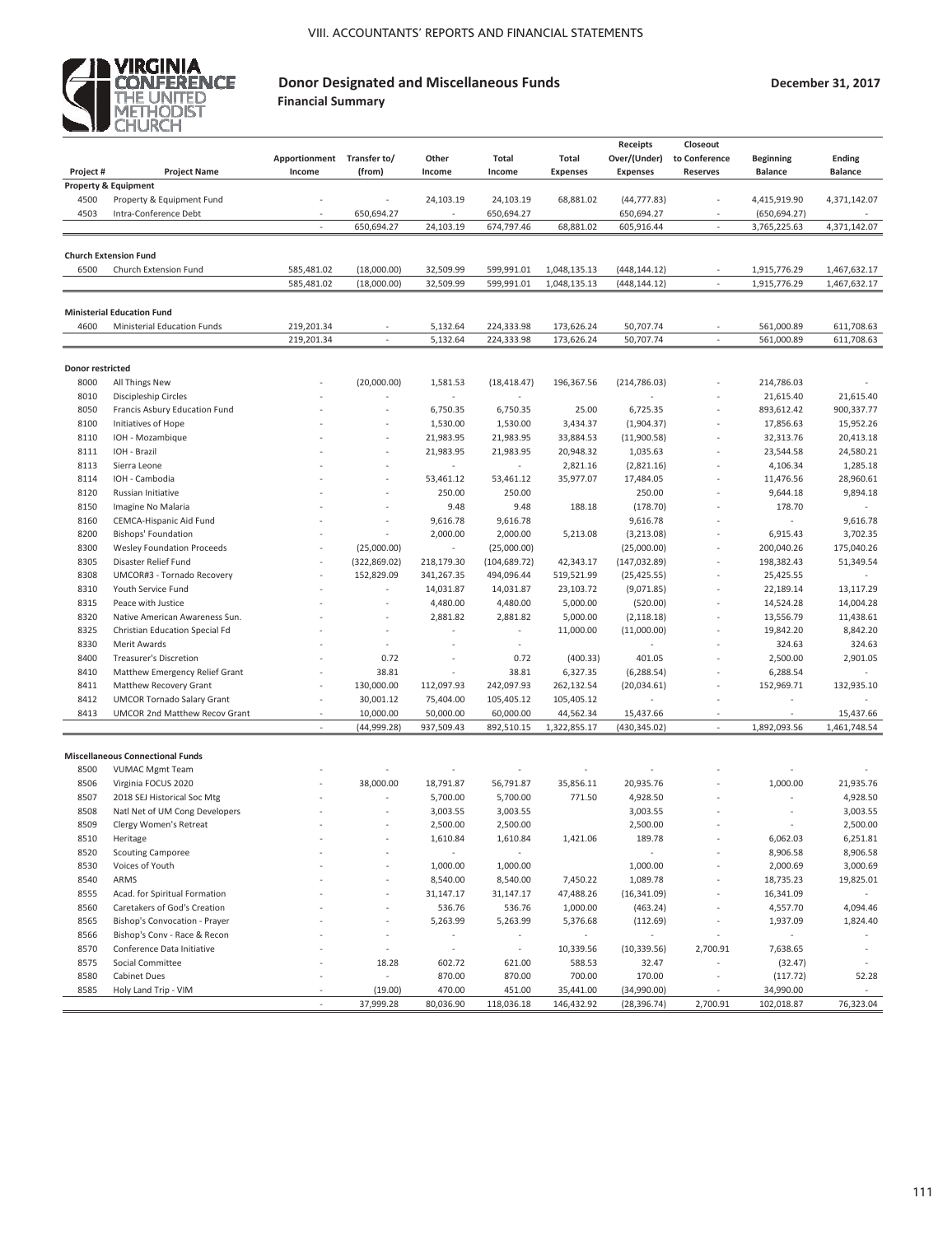# **Council on Finance and Administration**

|                                                          | SECTION I - Summary of Approved Conference Budget for 2019 |            |            |             |                         |           |  |  |  |  |  |
|----------------------------------------------------------|------------------------------------------------------------|------------|------------|-------------|-------------------------|-----------|--|--|--|--|--|
|                                                          | Sch.                                                       | 2018       | 2019       | % of Budget | $Inc. \setminus (Dec.)$ | % Chg.    |  |  |  |  |  |
| <b>Conference Apportionments</b>                         |                                                            |            |            |             |                         |           |  |  |  |  |  |
| 401 - Conference Mission & Ministries                    | A                                                          | 3,230,000  | 3,225,000  | 10.19%      | (5,000)                 | $-0.15%$  |  |  |  |  |  |
| 402 - Conference Services                                | B                                                          | 1,646,000  | 1,875,000  | 5.94%       | 229,000                 | 13.91%    |  |  |  |  |  |
| 403 - District Superintendents Fund                      | C                                                          | 2,025,000  | 2,005,000  | 6.34%       | (20,000)                | $-0.99%$  |  |  |  |  |  |
| 404 - Equitable Compensation                             |                                                            | 350,000    | 300,000    | 0.95%       | (50,000)                | $-14.29%$ |  |  |  |  |  |
| 405 - Church Extension & Development                     |                                                            | 1,000,000  | 1,125,000  | 3.56%       | 125,000                 | 12.50%    |  |  |  |  |  |
| 406 - Virginia Education Fund                            |                                                            | 800,000    | 700,000    | 2.21%       | (100,000)               | $-12.50%$ |  |  |  |  |  |
| <b>Total Conference Apportionments</b>                   |                                                            | 9,051,000  | 9,230,000  | 29.19%      | 179,000                 | 1.98%     |  |  |  |  |  |
| <b>Clergy Benefits Apportionments</b>                    |                                                            |            |            |             |                         |           |  |  |  |  |  |
| 407 - Active Clergy Health                               |                                                            | 9,710,000  | 9,710,000  | 30.72%      |                         | 0.00%     |  |  |  |  |  |
| 408 - Retired Clergy Health                              |                                                            | 6,060,000  | 6,060,000  | 19.17%      |                         | 0.00%     |  |  |  |  |  |
| 409 - Pension Liability Assessment - Pre 82              |                                                            | 1,000,000  | 750,000    | 2.37%       | (250,000)               | $-25.00%$ |  |  |  |  |  |
| <b>Total Clergy Benefit Apportionments</b>               |                                                            | 16,770,000 | 16,520,000 | 52.26%      | (250,000)               | $-1.49%$  |  |  |  |  |  |
| <b>General &amp; Jurisdictional Apportionments</b>       |                                                            |            |            |             |                         |           |  |  |  |  |  |
| 410 - Episcopal Fund                                     |                                                            | 900,000    | 875,000    | 2.77%       | (25,000)                | $-2.78%$  |  |  |  |  |  |
| 411 - World Service                                      |                                                            | 3,040,000  | 3,000,000  | 9.49%       | (40,000)                | $-1.32%$  |  |  |  |  |  |
| 412 - General & Jurisdictional Connectional Fund         |                                                            | 426,000    | 420,000    | 1.33%       | (6,000)                 | $-1.41%$  |  |  |  |  |  |
| 413 - Ministerial Education                              |                                                            | 1,030,000  | 1,000,000  | 3.16%       | (30,000)                | $-2.91%$  |  |  |  |  |  |
| 414 - Black College Fund                                 |                                                            | 410,000    | 400,000    | 1.27%       | (10,000)                | $-2.44%$  |  |  |  |  |  |
| 415 - Africa University Fund                             |                                                            | 92,000     | 90,000     | 0.28%       | (2,000)                 | $-2.17%$  |  |  |  |  |  |
| 416 - Interdenominational Cooperation Fund               |                                                            | 81,000     | 80,000     | 0.25%       | (1,000)                 | $-1.23%$  |  |  |  |  |  |
| <b>Total General &amp; Jurisdictional Apportionments</b> |                                                            | 5,979,000  | 5,865,000  | 18.55%      | (114,000)               | $-5.63%$  |  |  |  |  |  |
| <b>Total Apportionments</b>                              |                                                            | 31,800,000 | 31,615,000 | 100.00%     | (185,000)               | $-0.58%$  |  |  |  |  |  |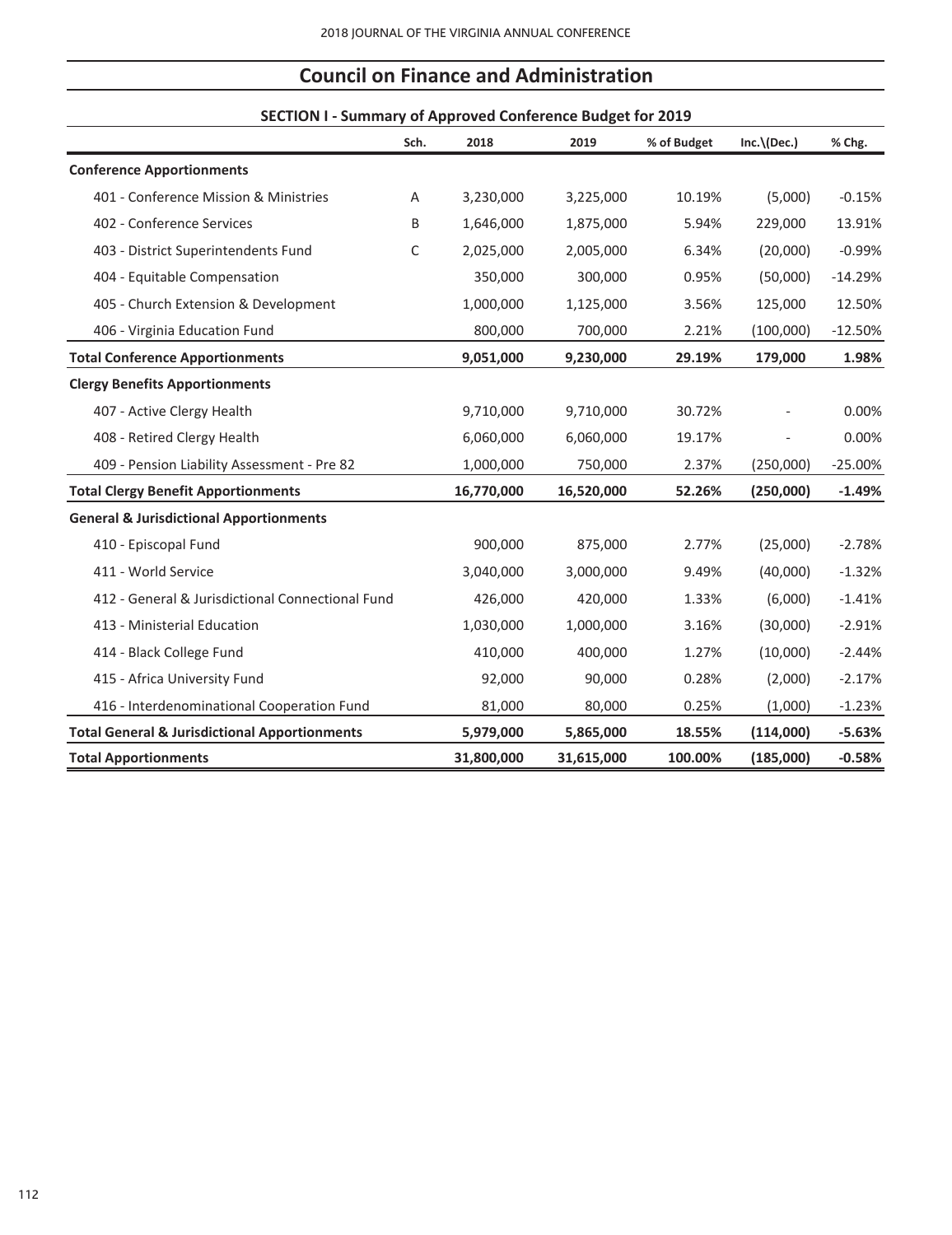#### VIII. ACCOUNTANTS' REPORTS AND FINANCIAL STATEMENTS

|          | $\frac{1}{2}$<br>,,,,,,,,,,                                                             | 2018           | 2019           | <b>Budget</b>  | $Inc. \setminus (Dec.)$      | % Chg.         |
|----------|-----------------------------------------------------------------------------------------|----------------|----------------|----------------|------------------------------|----------------|
| 1.       | GraceInside (Chaplain Service of Va.)                                                   | 134,500        | 167,000        | 0.53%          | 32,500                       | 24.16%         |
| 2.       | Virginia Council of Churches                                                            | 50,000         | 10,000         | 0.03%          | (40,000)                     | $-80.00\%$     |
| 3.       | Virginia Interfaith Center                                                              | 7,500          | 15,000         | 0.05%          | 7,500                        | 100.00%        |
| 4.       | Society of St. Andrew                                                                   | 8,000          | 8,000          | 0.03%          |                              | 0.00%          |
|          |                                                                                         | 200,000        | 200,000        | 0.64%          | $\qquad \qquad \blacksquare$ | $0.00\%$       |
|          | <b>Special &amp; Sustaining Grants</b>                                                  | 66,000         | 66,000         | 0.21%          | $\qquad \qquad \blacksquare$ | $0.00\%$       |
|          |                                                                                         |                |                |                |                              |                |
|          | <b>Conference Programs</b>                                                              | 90,000         | 90,000         | 0.28%          |                              | 0.00%          |
|          | <b>Campus Ministries</b>                                                                |                |                |                |                              |                |
|          | 1. Campus Ministries                                                                    | 850,000        | 850,000        | 2.69%          |                              | 0.00%          |
|          | 2. Wesley Foundation Capital Improvements                                               |                | 250,000        | 0.79%          | 250,000                      |                |
|          | 3. Wesley Foundation Maintenance                                                        |                | 60,000         | 0.19%          | 60,000                       |                |
|          |                                                                                         | 850,000        | 1,160,000      | 3.67%          | 310,000                      | 36.47%         |
|          | <b>Program &amp; Board Administrative Expenses</b>                                      |                |                |                |                              |                |
| 1.       | Common Table                                                                            | 3,500          | 3,500          | 0.01%          |                              | 0.00%          |
| 2.       | Departmental Administration (See below)                                                 | 56,600         | 59,400         | 0.17%          | 2,800                        | 4.95%          |
| 3.       | Agency Administration (See below)                                                       | 73,400         | 70,800         | 0.23%          | (2,600)                      | $-3.54%$       |
| 4.       | <b>Personnel Costs</b>                                                                  | 1,325,000      | 1,330,000      | 4.21%          | 5,000                        | 0.38%          |
| 5.       | <b>Information Technologies</b>                                                         | 30,000         |                | 0.00%          | (30,000)                     | $-100.00\%$    |
| 6.       | <b>Outsourced Graphic Design Services</b>                                               | 38,000         | 38,000         | 0.12%          |                              | 0.00%          |
| 7.       | Video Production & Documentation                                                        | 10,000         | 10,000         | 0.03%          |                              | 0.00%          |
| 8.       | <b>Building Operations &amp; Services</b>                                               | 165,000        |                | 0.00%          | (165,000)                    | $-100.00\%$    |
| 9.       | Connections 21 Internships                                                              | 10,000         | 10,000         | 0.03%          |                              | 0.00%          |
| 10.      | Bishop's Discretionary Fund                                                             |                | 30,000         | 0.09%          | 30,000                       | $-100.00\%$    |
| 11.      | Contingency                                                                             | 10,000         | 10,000         | 0.03%          |                              | 0.00%          |
|          |                                                                                         | 1,721,500      | 1,561,700      | 4.92%          | (159,800)                    | -9.28%         |
|          | <b>Contingency Funds - Budget Shortfall</b>                                             | 302,500        | 147,300        | 0.47%          | (155, 200)                   | -51.31%        |
|          |                                                                                         | 3,230,000      | 3,225,000      | 10.19%         | (5,000)                      | $-0.15%$       |
|          |                                                                                         |                |                |                |                              |                |
|          | Supporting Schedule, Line 2 - Departmental Administration<br>1. Connectional Ministries | 7,800          | 7,800          | 0.02%          |                              | 0.00%          |
| 2.       | Communications                                                                          | 7,300          | 7,300          | 0.02%          | $\overline{\phantom{0}}$     | 0.00%          |
| 3.       | <b>Congregational Excellence</b>                                                        | 11,000         | 11,000         | 0.03%          |                              | 0.00%          |
| 4.       | Ministries with Young People                                                            | 12,500         | 12,500         | 0.04%          |                              | 0.00%          |
| 5.       | Inclusivity and Lay Leadership Excellence                                               | 5,000          | 7,500          | 0.02%          | 2,500                        | 50.00%         |
| 6.       | Justice and Missional Excellence                                                        | 13,000         | 13,300         | 0.04%          | 300                          | 2.31%          |
|          |                                                                                         | 56,600         | 59,400         | 0.17%          | 2,800                        | 4.95%          |
|          |                                                                                         |                |                |                |                              |                |
|          | Supporting Schedule, Line 3 - Agency Administration                                     |                |                |                |                              |                |
| 1.       | Church & Society                                                                        | 6,000          | 6,250          | 0.02%          | 250                          | 4.17%          |
| 2.       | Discipleship                                                                            | 8,600          | 8,600          | 0.03%          |                              | 0.00%          |
| 3.       | <b>Missional Ministries</b>                                                             | 9,000          | 6,150          | 0.02%          | (2,850)                      | $-31.67%$      |
| 4.       | Committee on Mission Personnel                                                          | 26,500         | 25,000         | 0.08%          | (1,500)                      | $-5.66%$       |
| 5.       | Communications                                                                          | 6,300          | 7,800          | 0.02%          | 1,500                        | 23.81%         |
| 6.       | <b>Higher Education</b>                                                                 | 3,000          | 3,000          | 0.01%          |                              | 0.00%          |
| 7.       | Laity                                                                                   | 8,000          | 8,000          | 0.03%          |                              | 0.00%<br>0.00% |
| 8.<br>9. | <b>CEMCA</b><br>COSROW                                                                  | 1,800<br>1,000 | 1,800<br>1,000 | 0.01%<br>0.00% |                              | 0.00%          |
| 10.      | Commission on Disabilities                                                              | 1,400          | 1,400          | 0.00%          |                              | 0.00%          |
| 11.      | Church Development Team                                                                 | 1,800          | 1,800          | 0.01%          |                              | 0.00%          |
|          |                                                                                         | 73,400         | 70,800         | 0.23%          | (2,600)                      | $-3.54%$       |

#### **Schedule A - Apportionment 401 - Conference Mission & Ministries**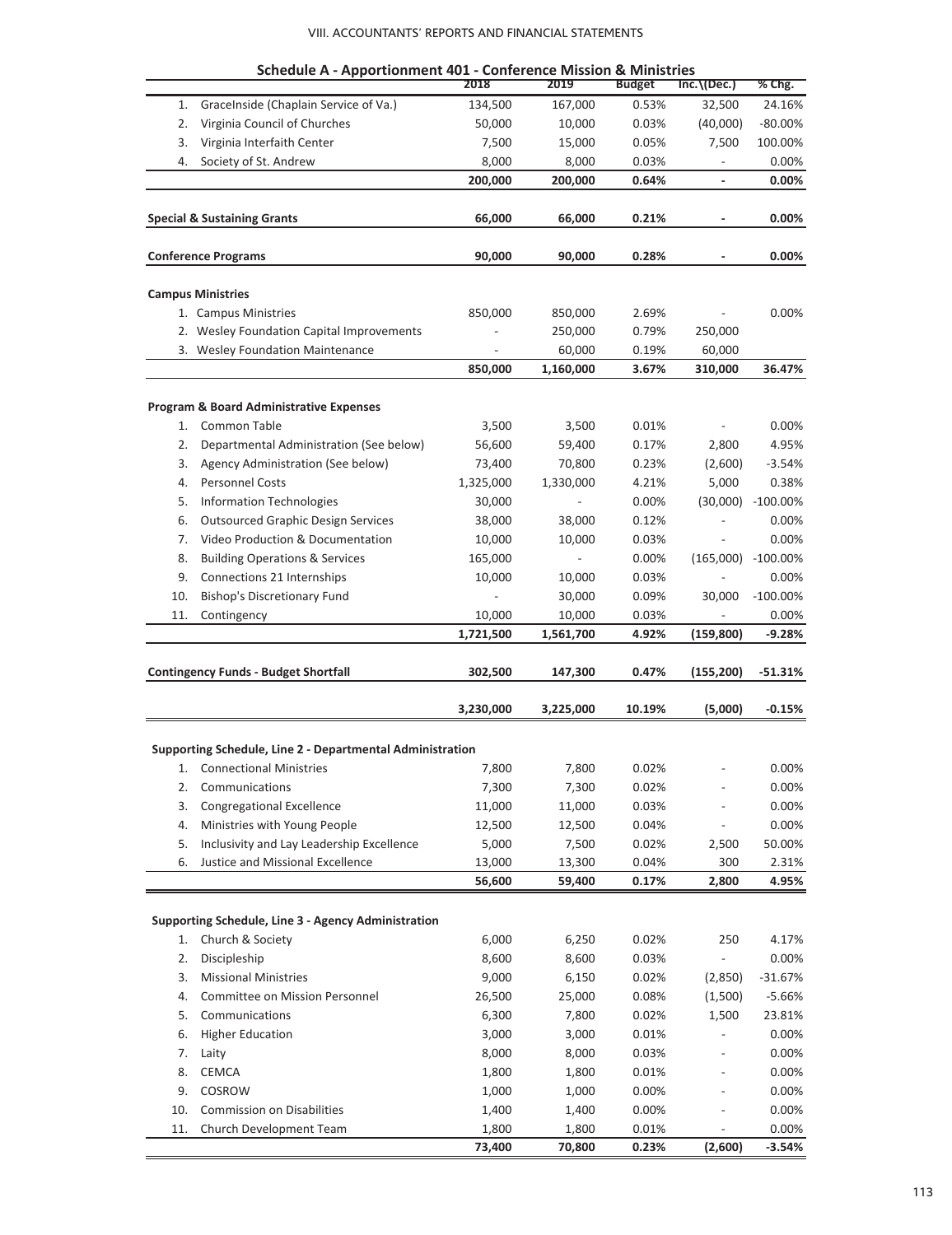|     |                                               | 2018      | 2019      | <b>Budget</b> | $Inc. \setminus (Dec.)$ | % Chg.      |
|-----|-----------------------------------------------|-----------|-----------|---------------|-------------------------|-------------|
| 1.  | Board of Ordained Ministry (see below)        | 428,500   | 427,000   | 1.36%         | (1,500)                 | $-0.35%$    |
| 2.  | <b>Bishop's Assistant</b>                     | 85,000    | 85,000    | 0.27%         |                         | 0.00%       |
| 3.  | Annual Conference Session                     | 243,000   | 260,000   | 0.82%         | 17,000                  | 7.00%       |
| 4.  | Mortgage Payments                             |           |           | 0.00%         |                         | $-100.00\%$ |
| 5.  | Treasurer's Office                            | 385,000   | 395,000   | 1.25%         | 10,000                  | 2.60%       |
| 6.  | <b>Computer Services</b>                      | 80,000    | 130,000   | 0.41%         | 50,000                  | 62.50%      |
| 7.  | <b>Wesley Foundation Property Maint</b>       | 60,000    |           | 0.00%         | (60,000)                | $-100.00\%$ |
| 8.  | Richmond Area Episcopal Expense               | 26,500    | 26,500    | 0.08%         |                         | 0.00%       |
| 9.  | Pastor Relocation & Transition                | 17,000    | 17,000    | 0.05%         |                         | 0.00%       |
|     | 10. Archives                                  | 9,500     | 16,000    | 0.05%         | 6,500                   | 68.42%      |
|     | 11. Council on Finance and Administration     | 2,500     | 2,500     | 0.01%         |                         | 0.00%       |
|     | 12. Historical Society                        | 8,000     | 8,000     | 0.03%         |                         | 0.00%       |
|     | 13. Board of Trustees                         | 1,500     | 1,500     | 0.00%         |                         | 0.00%       |
|     | 14. Telephone Service                         | 15,000    | 15,000    | 0.05%         |                         | 0.00%       |
|     | 15. Insurance                                 | 15,000    | 15,000    | 0.05%         |                         | 0.00%       |
|     | 16. Postage & Printing                        | 33,000    | 33,000    | 0.10%         |                         | 0.00%       |
| 17. | <b>Building Operations &amp; Services</b>     | 25,000    | 190,000   | 0.60%         | 165,000                 | 660.00%     |
|     | 18. Conference Publications                   | 12,000    | 12,000    | 0.04%         |                         | 0.00%       |
|     | 19. Bishop's auto allowance\residence         |           |           | 0.00%         | $\overline{a}$          | $-100.00\%$ |
|     | 20. Contingency Funds for Unforeseen Expenses | 25,000    | 25,000    | 0.08%         |                         | 0.00%       |
|     | 21. Legal                                     | 30,000    | 100,000   | 0.32%         | 70,000                  | 233.33%     |
|     | 22. Episcopal committee                       | 2,000     | 2,000     | 0.01%         |                         | 0.00%       |
|     | 23. General Conference                        | 2,500     | 10,000    | 0.03%         | 7,500                   | 300.00%     |
|     | 24. Contingency Funds - Budget Shortfall      | 140,000   | 104,500   | 0.33%         | (35,500)                | $-25.36%$   |
|     |                                               | 1,646,000 | 1,875,000 | 5.94%         | 229,000                 | 13.91%      |
|     |                                               |           |           |               |                         |             |
|     | <b>Board of Ordained Ministry</b>             |           |           |               |                         |             |
| 1.  | Minister's Family Counseling                  | 15,000    | 15,000    | 0.05%         |                         | 0.00%       |
| 2.  | Candidates' Evaluation                        | 21,000    | 21,000    | 0.07%         |                         | 0.00%       |
| 3.  | Sexual Ethics Response Team                   | 2,000     | 2,000     | 0.01%         |                         | 0.00%       |
| 4.  | Conference Clergy Leadership Program          | 50,000    | 50,000    | 0.16%         |                         | 0.00%       |
| 5.  | Center for Clergy Excellence                  | 15,500    | 16,000    | 0.05%         | 500                     | 3.23%       |
| 6.  | <b>Personnel Costs</b>                        | 250,000   | 250,000   | 0.79%         |                         | 0.00%       |
| 7.  | Board of Ordained Ministry Administration     | 75,000    | 73,000    | 0.23%         | (2,000)                 | $-2.67%$    |
|     |                                               | 428,500   | 427,000   | 1.36%         | (1,500)                 | $-0.35%$    |

## **Schedule B - Apportionment 402 - Conference Services**

# **Schedule C - Apportionment 403 - District Superintendents Fund**

|    | . .                                             |           |           |               |                          |           |
|----|-------------------------------------------------|-----------|-----------|---------------|--------------------------|-----------|
|    |                                                 | 2018      | 2019      | <b>Budget</b> | $Inc. \setminus (Dec.)$  | % Chg.    |
| 1. | Salaries & Pension                              | 1,670,000 | 1,685,000 | 5.33%         | 15,000                   | 0.90%     |
| 2. | Travel & Meetings                               | 140,000   | 140,000   | 0.44%         | $\overline{\phantom{a}}$ | $0.00\%$  |
| 3. | Continuing Education & Other                    | 50,000    | 50,000    | 0.16%         | $\overline{\phantom{0}}$ | $0.00\%$  |
| 4. | Contingency Funds - Conference Budget Shortfall | 165,000   | 130,000   | 0.41%         | (35,000)                 | $-21.21%$ |
|    |                                                 | 2,025,000 | 2,005,000 | 6.34%         | (20,000)                 | $-0.99%$  |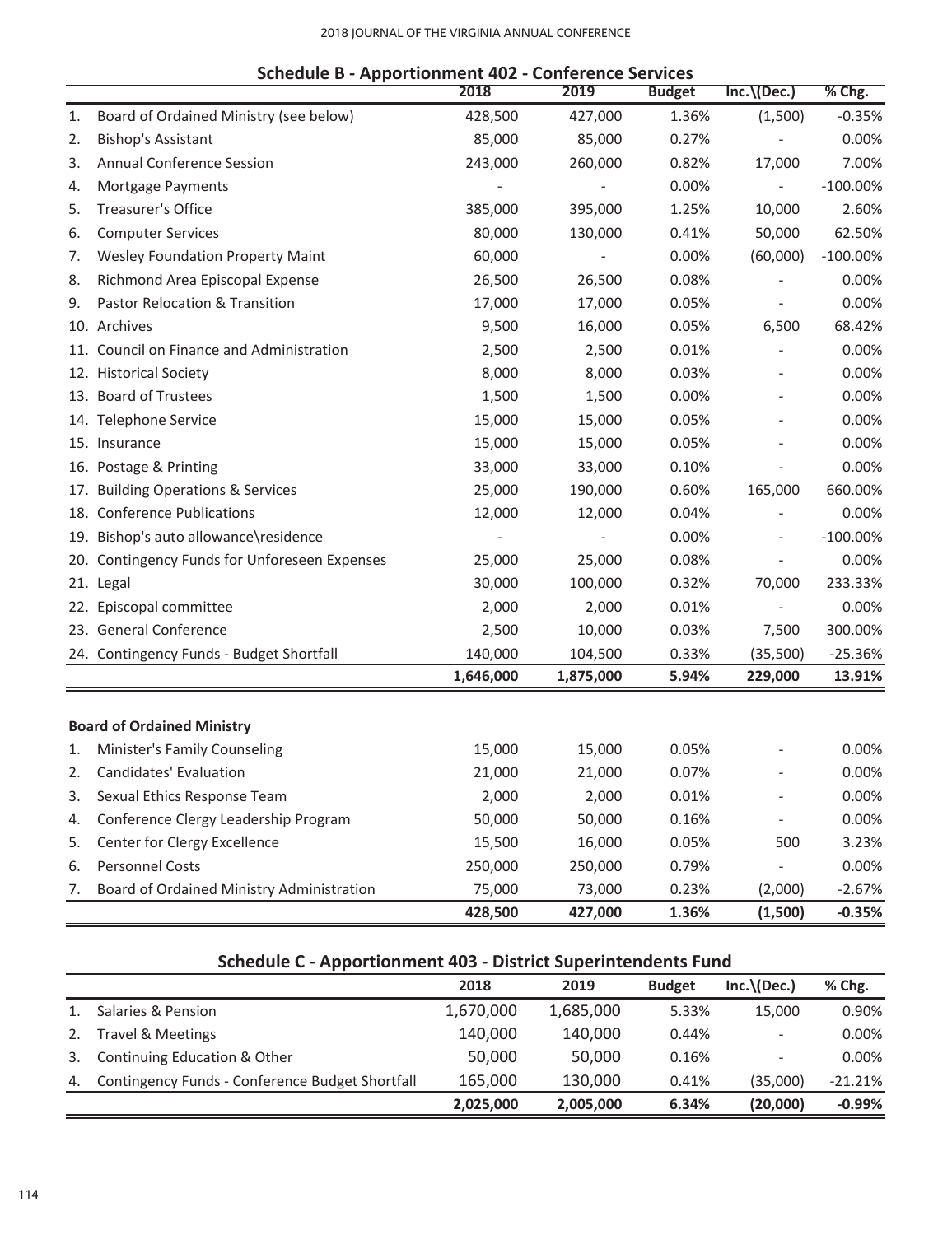# **SECTION II - Recommended Apportionments to Districts and Local Churches**

# **A. Total Recommended Apportionment Levels:**

The Council of Finance and Administration (CFA) recommends that the amounts apportioned from the General, Jurisdictional, and Annual Conference be apportioned to the districts as follows:

# **2019 Virginia Annual Conference Apportionments**

|                                                | \$<br>31,615,000 |
|------------------------------------------------|------------------|
| 416-Interdenominational Cooperation Fund       | 80,000           |
| 415-Africa University Fund                     | 90,000           |
| 414-Black College Fund                         | 400,000          |
| 413-Ministerial Education Fund                 | 1,000,000        |
| 412-General & Jurisdictional Connectional Fund | 420,000          |
| 411-World Service                              | 3,000,000        |
| 410-Episcopal Fund                             | 875,000          |
| 409-Pension Liability Assessment - Pre 82      | 750,000          |
| 408-Retired Clergy Health                      | 6,060,000        |
| 407-Active Clergy Health                       | 9,710,000        |
| 406-Virginia Education Fund                    | 700,000          |
| 405-Church Extension & Development             | 1,125,000        |
| 404-Equitable Compensation                     | 300,000          |
| 403-District Superintendents Fund              | 2,005,000        |
| 402-Conference Services                        | 1,875,000        |
| 401-Conference Mission & Ministries            | 3,225,000        |

# **B. CONFERENCE APPORTIONMENT RECOMMENDATION SPECIFICS:**

The Conference Apportionments are intended to carry out the mission and ministry of the Virginia Annual Conference. All balances at the end of the year are to be closed to Conference Reserves unless an exception is granted by the Conference Council on Finance and Administration.

# **401-Conference Mission & Ministries**

• This apportionment provides funding for the Conference Common Table benevolences and ministries, including Campus Ministries, other Common Table Program Boards and Agencies support.

# **402-Conference Services**

• This apportionment primarily covers the administrative requirements of the Book of Discipline and Conference owned properties.

# **403-District Superintendents Fund**

• This apportionment covers the personnel and travel costs of the District Superintendents.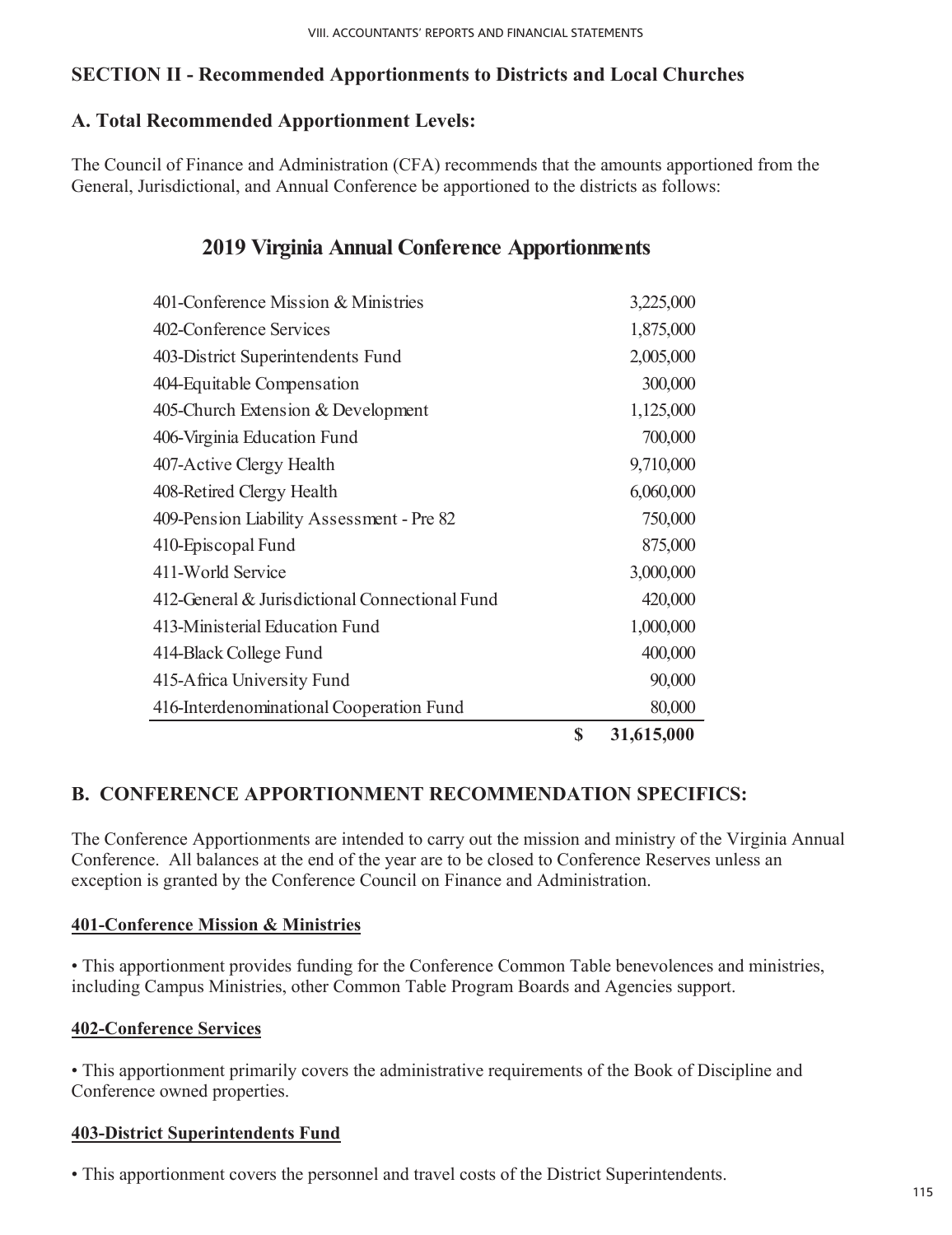## **404-Equitable Compensation**

• This apportionment is required by the Book of Discipline and is administered by the Equitable Compensation Commission to provide clergy salary supplementation based upon their policies and procedures.

## **405-Church Extension and Development Fund (CEF)**

• This apportionment is based on recommendations of the Common Table and is directed to the Church Development Team for use in providing conference-wide grants to new and existing churches in accordance of the policies of the Common Table.

#### **406-Virginia Education Fund**

• This apportionment is apportioned to the districts at **\$700,000 for 2019.** Based on recommendations of the Common Table, the following percentage distribution of the Fund is proposed for 2019:

# **Virginia Education Fund Allocation**

|                           |          | \$700,000 |
|---------------------------|----------|-----------|
| Virginia Wesleyan College | 18.0%    | 126,000   |
| Shenandoah University     | 18.0%    | 126,000   |
| Randolph-Macon Academy    | $10.0\%$ | 70,000    |
| Randolph College          | $16.0\%$ | 112,000   |
| Randolph-Macon College    | 18.5%    | 129,500   |
| Ferrum College            | 19.5%    | 136,500   |

## **Report on 2017**

• As set out in the Annual Conference procedures, the Annual Conference is informed, through this report, of shortfalls in the Apportionments that impact Conference Reserves. These shortfalls were managed through budget cuts, contingency funds and Conference reserves in accordance with Annual Conference-approved policy. Below are the stated Apportionments for 2017.

|                                     |    | <b>Shortfall</b> |
|-------------------------------------|----|------------------|
| 401 Conference Mission & Ministries | -S | 341,001          |
| 402 Conference Services             |    | 176,629          |
| 403 District Superintendents        |    | 196,185          |
| 404 Equitable Compensation          |    | 36,432           |
|                                     | S  | 750,247          |

# **SECTION III — Apportionment Procedures**

# **A. APPORTIONMENT FORMULA:**

#### • **All Apportionments except for the Active Clergy Health Benefits**

Apportionments are calculated using the last year of available statistics of each local church (i.e. 2019 apportionments are calculated using 2017 statistics). The formula is based on total net paid expenses which are the total expenditures of the church minus expenditures for benevolent causes, apportionments, capital improvements, and payments on loans and mortgages. The apportionments for each church are sent to each district based on decimal calculations from the formula below: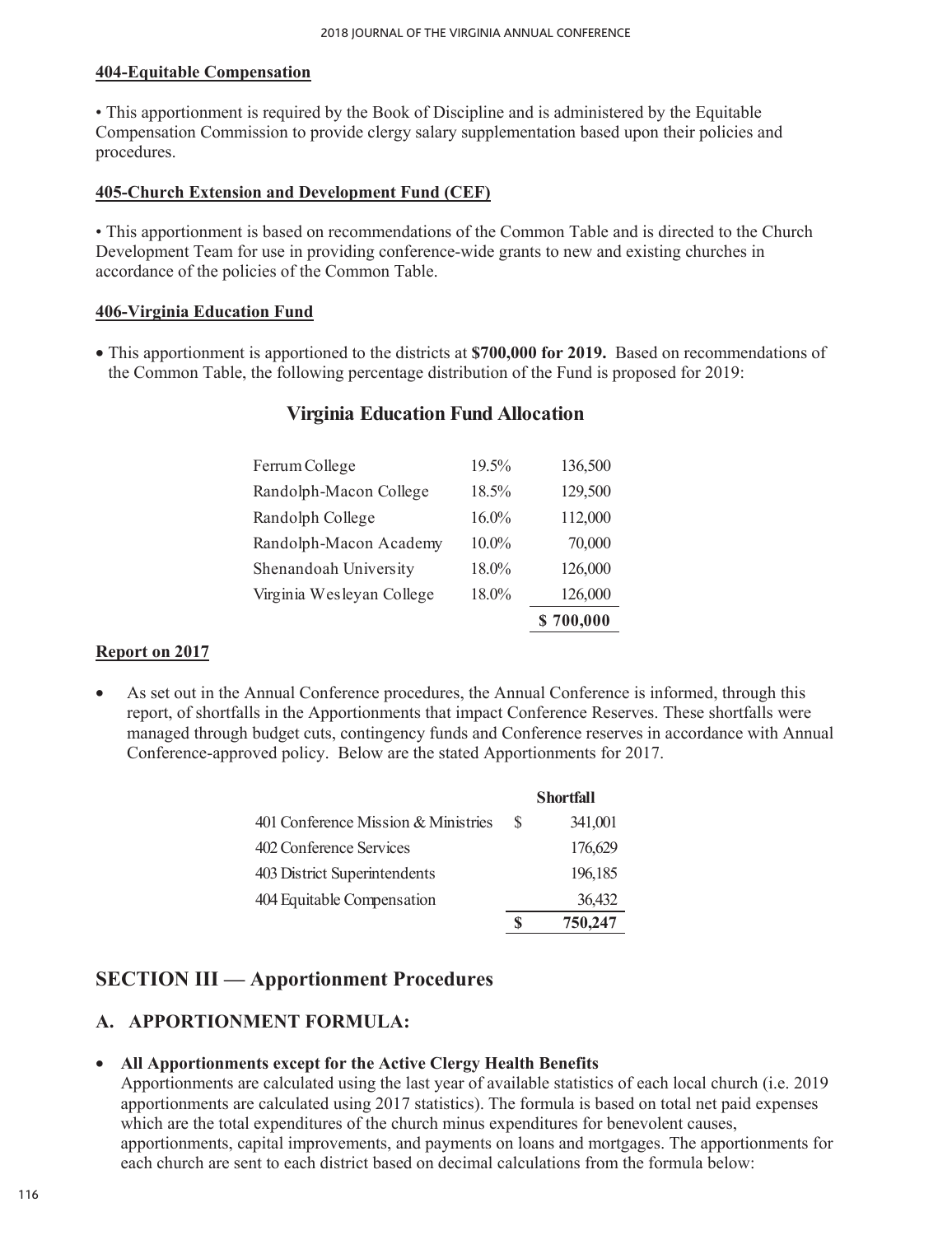# **Individual Church Net Paid/Total of all Conference Churches Net Paid = Church Decimal**

# • **Active Clergy Health Benefits Apportionment Formula**

The costs of the active clergy health benefits will be apportioned using a two-tier calculation. The first tier will consist of a fixed dollar amount (\$5,000) per health plan eligible clergy based upon the July 1, 2018 appointment list. The remaining costs after the tier one calculation will be apportioned to the churches based upon total clergy (regardless of classification) compensation (salary plus accountable reimbursement) paid by a church divided by the total clergy compensation paid in the last year of available statistics (2017 for 2019 apportionments).

- The district then passes the apportionments on to the local church according to recommendations developed by the district superintendents and the district stewards.
- The Council on Finance and Administration, in consultation with the Church Development Team and Cabinet, has the authority to set a policy for apportioning newly chartered churches, Legacy churches, and 2nd sites of chartered churches.
	- o Effective January 1, 2016, the policy will be to phase in the apportionments for new chartered churches over a five year period with the first year beginning at 20% and increasing 20% for each subsequent year until the church is at 100%.
	- o Effective January 1, 2016, for a Legacy church as determined by the Church Development Team and the Cabinet, the district superintendent may present a projected budget of expenses to be used in the Legacy church's apportionment calculation for the first 18 months of its classification as a Legacy church.
	- $\circ$  Effective January 1, 2016 for a 2<sup>nd</sup> site (satellite & multi-site) locations that are recognized as new faith communities by the Church Development Team and the Cabinet, the existing chartered church may exclude direct expenses of the second site from the apportionment calculation based upon the following schedule:

| $0-42$ months | $100\%$ |
|---------------|---------|
| 43-54 months  | 80%     |
| 55-66 months  | 60%     |
| 67-78 months  | 40%     |
| 79-90 months  | 20%     |

o Effective January 1, 2017, for a Renewal church location as determined by the Church Development Team and the Cabinet, the existing chartered church will be treated in the same manner as a newly chartered church.

# **B. REPORTING GUIDELINES:**

- District superintendents will report the apportioned amounts for each church to the Conference treasurer and the apportioned amounts will be shown on the monthly Treasurer's report sent to each church.
- Apportionments are to be calculated and distributed annually rather than on a quadrennial basis.
- The Annual Conference will raise World Service funds only through contributions from the local churches. CFA urges that district superintendents, pastors, and local church leaders seek to fully implement Section 812 of the 2016 Discipline.

# **C. IMPORTANCE OF WORLD SERVICE:**

• The importance of World Service to the life of the Church is lifted up to the Annual Conference. "The World Service Fund is basic in the financial program of The United Methodist Church. The World Service apportionment represents the minimum needs of the general agencies of the Church. Payment in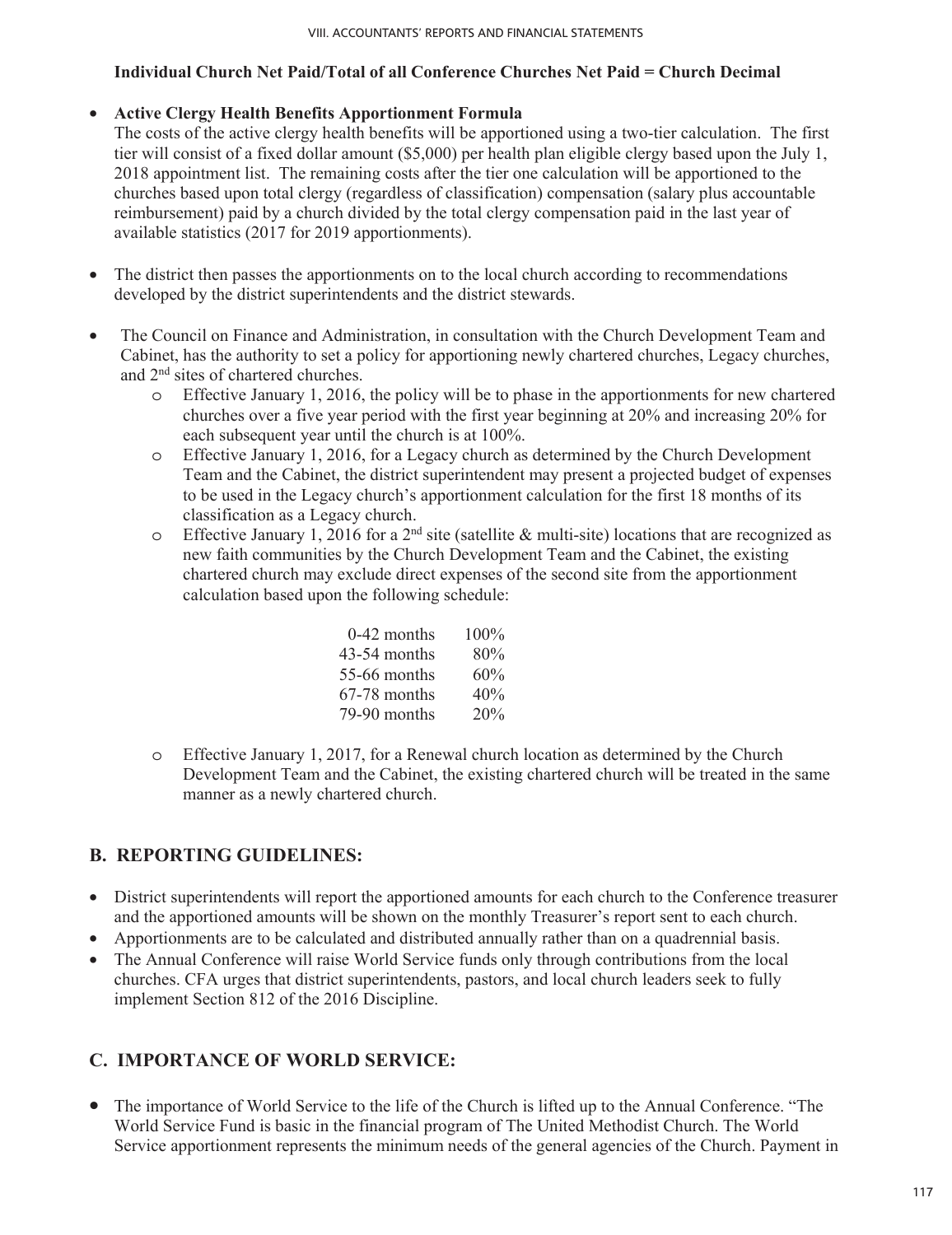full of these apportionments by local churches and annual conferences is the first benevolent responsibility of the Church." (Section 812 of the 2016 Discipline).

# **SECTION IV - Annual Conference Special Offerings**

Annual Conference offerings provide important and life-giving support for key Conference programs. The following are recommended for approval for 2019:

- United Methodist Family Services. It is recommended that December be designated as United Methodist Family Services Month and that each church promote an offering during this time for this purpose.
- Pinnacle Living (Samaritan Fund). It is recommended that the period between Mother's Day and Father's Day be designated in support of the Pinnacle Living (Samaritan Fund), and that local church offerings collected during that period be dedicated to this ministry.
- Heart Havens. It is recommended that February be designated as Heart Havens Month and that each church promote an offering during this time for this purpose.
- Annual Conference Offering. CFA recommends continued support for this important offering.

# **SECTION V - Policies**

# **A. DISTRICT SUPERINTENDENT'S FUND**

Overall Policies for the Fund:

- In compliance with the Book of Discipline, the current salaries and expenses for district superintendents (DS), and those under special appointment, will be published in the Conference Journal with each DS's salary individually calculated and assigned each year as part of the appointive process, using the following criteria:
	- o Each District Superintendent's salary shall be \$90,000.
	- o Each year, the annual salaries of the District Superintendents are to be recommended by CFA to the Annual Conference.
	- o CFA also administers salary-related expenses, to include such items as pensions, supplemental benefits, travel by voucher, continuing education, and other Cabinet-related expenses.
	- o The total cost of salaries and related expenses apportioned to Districts are to be based on the current approved decimal system (upon recommendation of CFA).
	- o All other District Superintendent's costs, such as housing, district office expenses and staff, are to be paid at the district level.

# **B. TRAVEL & MEETING EXPENSES**

Board and Agency members and staff engaged in Conference business are provided and are to be managed as follows:

- The mileage reimbursement rate is set at 35 cents for Conference staff and the IRS reimbursement rate for volunteers (currently 14 cents) serving boards and agencies of the Conference.
- Meals are to be reimbursed at actual costs, but not to exceed \$20 per 24-hour period. (Breakfast on the date of departure from home/office is not accepted; dinner on the date of return is not accepted, except when the arrival to home/office is after 7 p.m.).
- Reimbursement for daily room charges is set at \$100, if the travel incurred extends to a period over three hours prior to the starting time of 10 a.m. on the day of the meeting.
- Spouse expenses are not part of allowable expenses.
- To encourage stewardship in this area, CFA suggests: (1) that advance reading materials be provided for study prior to meetings; and (2) that there be use of teleconferencing, where feasible.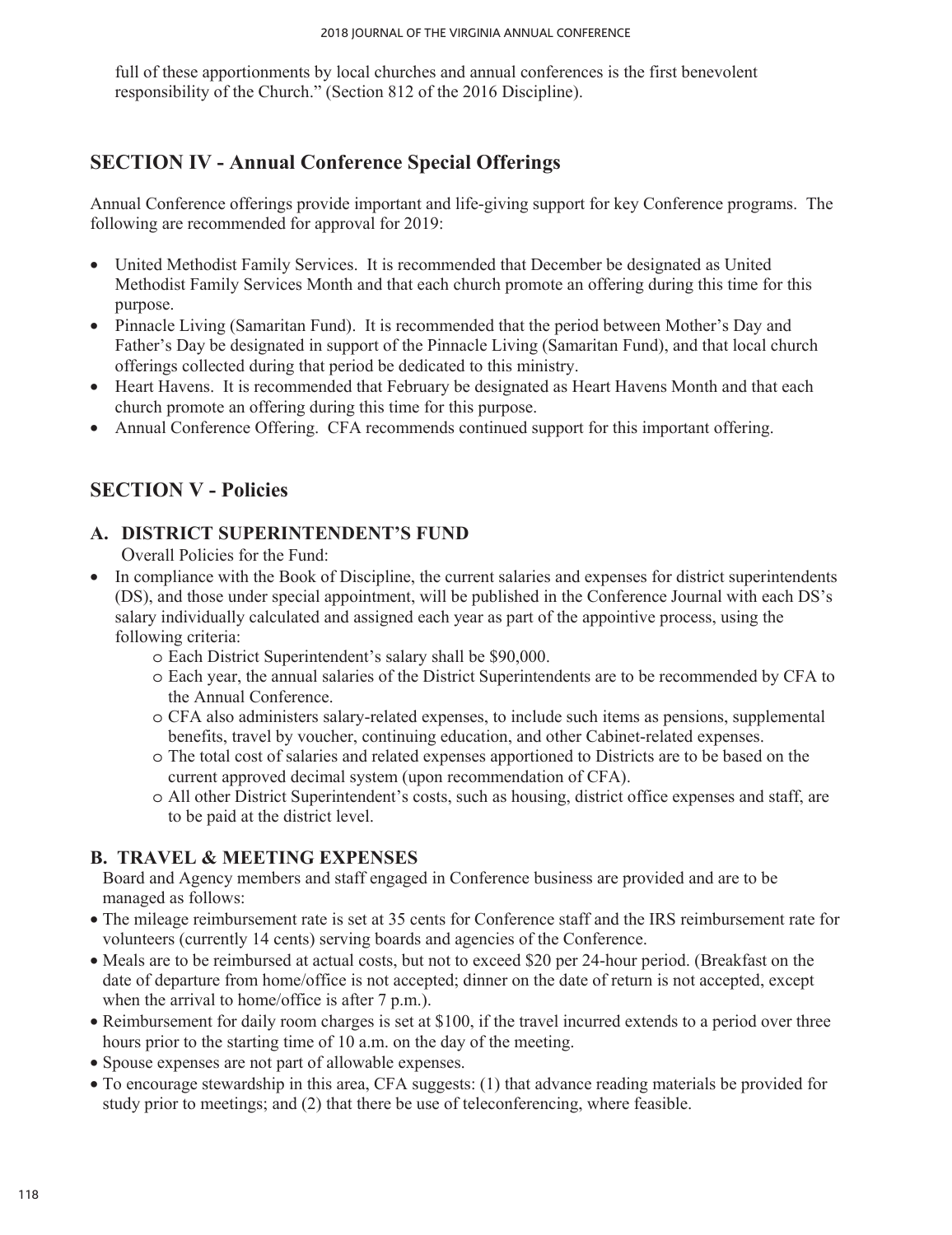# **C. INDIVIDUAL EXPENSES FOR ANNUAL CONFERENCE**

Provided for and managed as follows:

- Each charge is responsible for the expenses of both the clergy and lay members (including diaconal ministers) from that charge to the annual conference, working out its own plan of compensating for actual expenses.
- Persons not covered through local church appointment shall receive annual conference reimbursement not to exceed \$170 a night for mileage, meals and lodging; the Conference treasurer shall reimburse the claimant through voucher of approved expenses. Coverage under this section extends to:
	- (a) retired clergy who retired with pension under one of the Disciplinary options and who are not serving full-time;
	- (b) clergy on medical leave;
	- (c) clergy on sabbatical leave who are members of the Virginia Annual Conference;
	- (d) retired diaconal ministers who served at least eight years in the Virginia Conference and who are granted a retired relationship by the Conference;
	- (e) persons expecting their first appointment;
	- (f) members of the conference who have been appointed to attend a theological school;
	- (g) those serving as chaplains in Armed Forces;
	- (h) deaconesses under appointment;
	- (i) furloughed missionary members of the Virginia Annual Conference;
	- (j) those on loan to other annual conferences, whose expenses are not otherwise provided for; and
	- (k) clergy returning from an approved leave of absence receiving local church pastoral appointments.
- Each district is responsible for the expenses of its district superintendent, youth members and membersat-large.
- Each board, agency or committee is responsible for the expenses of its chairpersons, if that person is not a clergy or lay member whose costs are covered by their charge or district.

# **D. CONFERENCE RESERVE FUNDS**

Policies on the Maintenance of Reserve Fund Levels:

- The Council monitors the Conference Reserves to ensure the ability to cover future contingencies including,
	- a) Reserve funds for emergencies and catastrophic needs related to the maintenance of Conference property held by the Conference trustees, and include: (1) Virginia United Methodist Center; (2) Wesley Foundation buildings; and (3) the Episcopal residence. [The total value of these properties is estimated at more than \$15 million.]
	- b) Reserve funds for cash flow purposes.
	- c) Reserve funds for economic and financial downturns.
- The Council has set the following target for Conference Reserve Funds:

## Core Reserves:

- A. 20% of the Conference Budget that closes to reserves \$1,450,200 a. 401 – Conference Mission and Ministries
	- b. 402 Conference Services
	- c. 403 District Superintendents' Fund
	- d. 404 Equitable Compensation Fund
- B. 15% of Invested Assets 967,000 \$ 2,417,000

At December 31, 2017 the Annual Conference had reserves greater than the target amount.

• Consistent with approved Annual Conference policies (effective January 1992), the use of investment income is authorized to maintain reserve levels. (At the discretion of CFA, excesses may be used to: (1)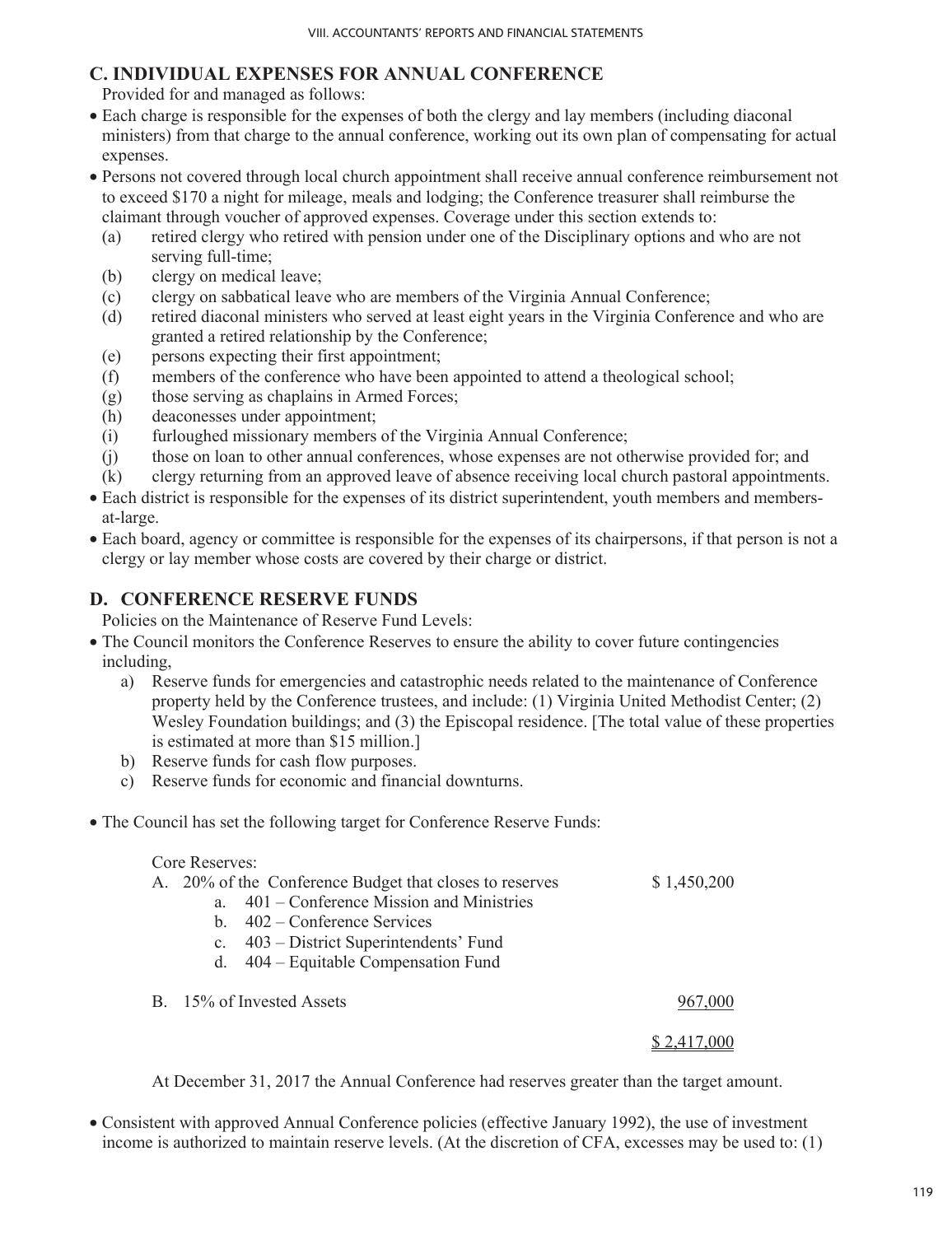meet shortfalls in Conference benevolences; (2) meet shortfalls in Conference Services; and/or (3) reduce apportionments from the Annual Conference to local churches.

- Reserve funds in the amount of \$300,000 are available to cover actions emerging from Annual Conference vote, emergencies, support of advances for campaigns, and potential liabilities of the **Conference**
- Of the amounts reserved: (1) up to \$50,000 is available for emergency needs of the Common Table, with the approval of CFA; and (2) up to \$100,000 may be allocated by CFA between sessions of Annual Conference, as deemed necessary
- The status of Conference reserves at the end of the prior actual year is to be reviewed each year by CFA and included in the Treasurer's Report to the Annual Conference Session.

# **E. PASTOR RELOCATION TRANSITION FUND**

- 1. By action of the June 2003 Annual Conference, CFA has established Pastor Relocation Transition Fund and has provided funding through the Conference Services apportionment.
- 2. Churches/charges which are served by fulltime clergy appointed to their charge as pastor may request reimbursement on the following schedule for an incoming pastor, if the previous pastor served two years or less in the appointment to their charge:
	- One-year appointment Seventy-five percent of the verified moving expenses up to a maximum of \$3,000 reimbursement.
	- Two-year appointment Fifty percent of the verified moving expenses up to a maximum of \$2,000 reimbursement.
- 3. No moving expenses will be reimbursed that are not in compliance with the Virginia Annual Conference Guidelines for Moving Expenses as printed in the Journal of the Virginia Annual Conference.
- 4. Payment will be made at the end of the year based on a pro-rata share of the apportionment receipts from the churches.

# **F. CONFERENCE JOURNAL**

The 2018 *Journal* is to be made available by posting on the Virginia Conference website (www.vaumc.org) as a PDF file. It will be available as a CD or printed copy upon request at a cost of \$10 for the CD and \$25 for the print version. Requests for printed copies must be made by August 1 of the calendar year, and payment must be made at the time the order is placed. Only a small quantity of Journals will be printed and distributed in compliance with the Book of Discipline (606.2), to district offices, Conference staff, and those purchasing copies before the August 1 deadline.

# **G. CONFERENCE PUBLICATIONS COMMITTEE**

It is recommended that the Conference-Provided Publications Committee be continued, composed of the following: (1) the Director of Connectional Ministries; (2) Conference Treasurer; (3) the *Journal* Editor; and (4) the Conference Director of Communications, who will serve as the convener of the committee. The Committee may convene at any time at the request of any committee member as long as a majority of the committee members are present. [The committee oversees the production and publication of the conference *Journal* and other such publications and mailings that are appropriate to keeping the conference members linked to the business of the Annual Conference.]

# **H. CLERGY DIRECTORY**

One copy of the *Directory of the Ministry* is to be mailed to all Virginia Conference clergy (active and retired, including lay pastors and diaconal ministers). Widows/widowers of clergy are also entitled to a free copy upon request. Additional copies may be purchased at a cost of \$4 each (includes shipping and handling). An updated version of the directory is available on the Conference website as a pdf file.

# **I. AUDIT REPORTS**

The Council on Finance and Administration reminds all district offices, agencies, institutions, and organizations receiving any financial support from conference funds or from any authorized conferencewide appeal to be in compliance with the *2016 Book of Discipline* 617.2 and 617.3 to submit audited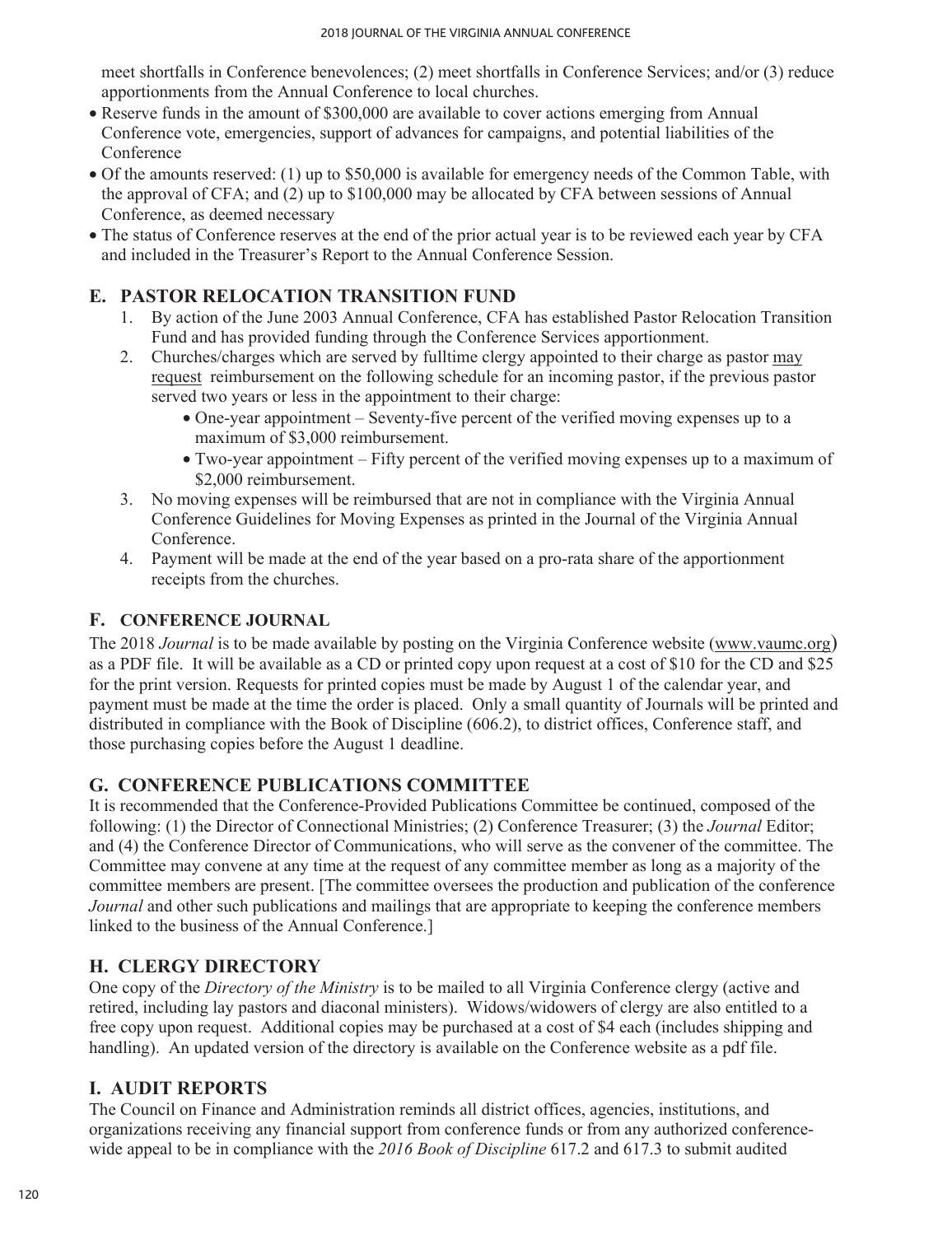financial statements to the Conference Treasurer no later than six months after the end of the organization's fiscal year.

# **J. IRS REGULATIONS**

CFA reminds all church and/or charge treasurers to comply with the IRS regulations.

# **K. REQUESTS FOR BUDGET FUNDING**

CFA recommends that all groups requesting funding from CFA submit requests for budget funding to CFA by January 15 of the year the request is being made. This will allow the requests to be reviewed by CFA in sufficient time for consideration at the Annual Conference Session the following June.

# **SECTION VI – A Church in Mission**

We are a Church in Mission and a three-pronged focus of teaching, communication, and recognition enriches us as a Conference and as Christians. With it, we are able to share and learn further what it means to enter into the vision and share concerns with many people. But more importantly, it sets out a focus throughout our Conference on the value and importance of the unique connectional relationship we have as United Methodists.

Our charter has already been defined for us and it is set out in Scripture: "Just as in the human body, though it is made up of many parts, is a single unit, because of these parts, though many, make one body, so it is with Christ." (1 Corinthians 12:12). And that body is composed of all of God's children, including the rich and poor, found and lost, and secure and dispossessed. For as Jesus said, "Truly, I tell you, just as you did it to one of the least of these who are members of my family, you did it to me." (Matthew 25:40).

As part of that body, we are called to serve our brothers and sisters in mission throughout the connection. Because of our covenant with God and with each other, it is our goal to fund the basic missional witness of the United Methodist Church.

We have much to be proud of as a Conference, as we live out the full meaning of the Stewardship of the Gospel. Our connectional giving — the important life blood of the work we all do together – is a reflection of the great commitment that Virginia United Methodists have to the mission and ministry work of our Lord. The budgets we draw up, while important, are more than a series of numbers. They reveal the very character of the people who build them, support them, and act through them. They are Christ's work in the world, put into a plan for receiving and spending — collective understandings of commitments to fulfilling ministries and mission priorities. It's no small thing we do individually, when collectively we are making such big impacts beyond our church doors.

The Stewardship of our Conference is part of our response to the needs we know about, as well as those not yet seen. Seeing the need, then doing what Jesus would do. That's true Stewardship! It's our faith in action!

Betty Forbes, President

# **RECOMMENDATION**

CFA requests the Bishop to appoint a task force to determine the feasibility of maintaining and improving the existing Wesley Foundation properties currently used for the purpose of Campus Ministry. The study shall include an independent appraisal and analysis of the buildings. The task force shall submit a report of their findings to CFA by January 15, 2019. The costs of this task force shall be funded by CFA. CFA shall give a report of its findings at the 2019 Annual Conference in Roanoke.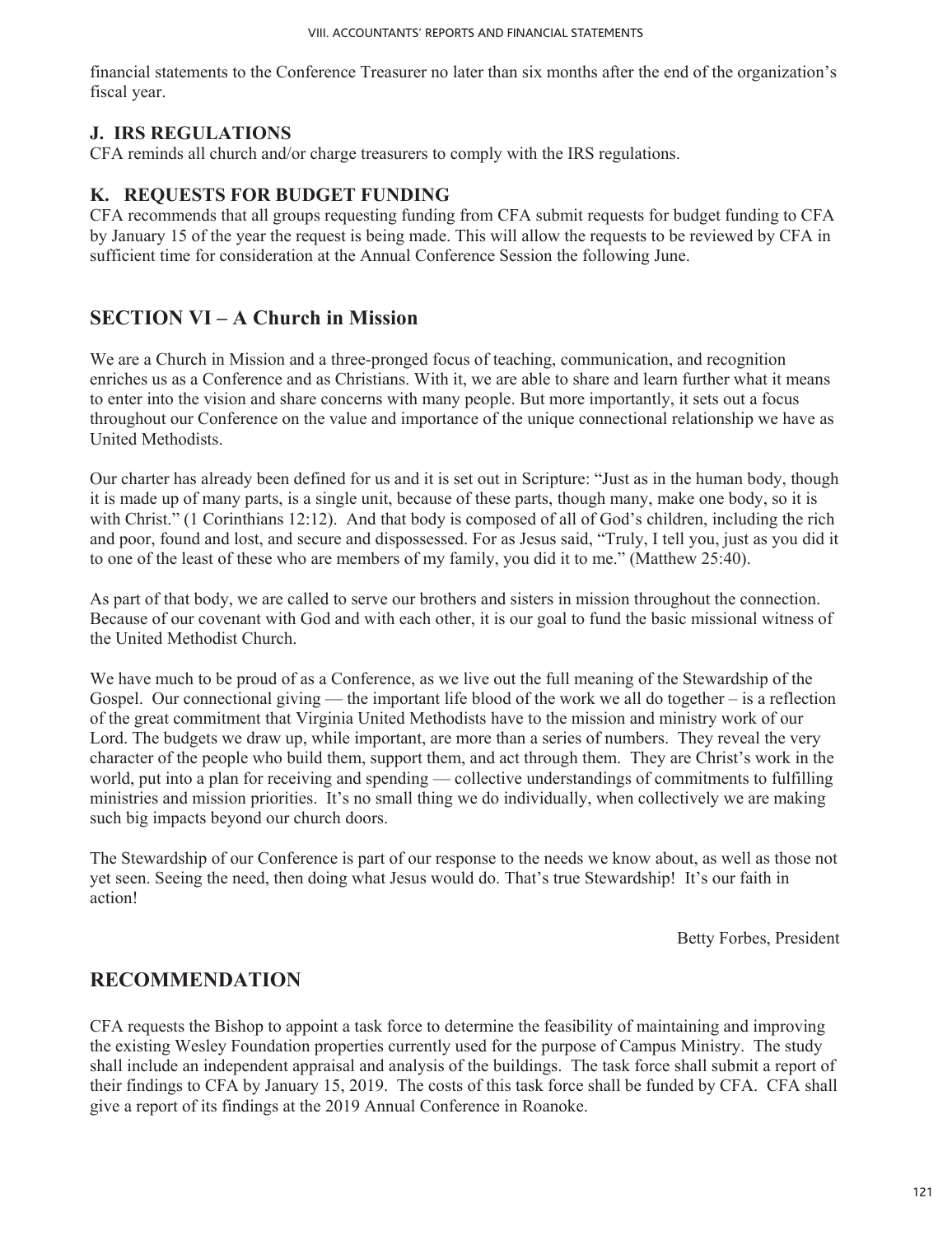# **Report of the Equitable Compensation Commission**

The Equitable Compensation Commission continues to provide financial aid to those churches requiring supplementation to strengthen their ministries in the communities in which they are located and to provide minimum salary or salary supplementation for the pastors. Equitable Compensation support in the amount of \$175,506 was provided to 22 charges in 2017. A schedule of salary supplementation appropriations for 2017 has been provided to the conference secretary for publication in the Journal.

There were 11 charges receiving salary support in 2016 that did not require salary support in 2017. These are Blandford (James River), Brookneal (Lynchburg), Galloway (Arlington), Messiah (Alexandria), Montross (Rappahannock River), Oyler's Chapel-Rehoboth Cooperative Parish (Danville), Petersburg Cooperative Parish (James River), Southview (Roanoke), St Paul (Roanoke), Twin Lakes (Lynchburg), and Nottoway-Lunenburg (Farmville). These charges and their superintendents are commended for their success in providing a ministry in the communities they serve that has enabled them to grow spiritually in their stewardship.

District Superintendents and charges setting salaries for 2019 that may require supplementation are advised that the "floor" must come from sources other than the Commission on Equitable Compensation.

The Conference Average Compensation (CAC) for 2019 is \$64,040, which is an increase of 1.3% percent from 2018. The Commission considered Minimum Compensation and the Floor Schedule for 2019 and recommends the schedules remain the same as 2018.

# **RECOMMENDATIONS**

| 1. |                | The Minimum Compensation Schedule:       | 2019 Approved 2018 Approved |          |
|----|----------------|------------------------------------------|-----------------------------|----------|
|    | a <sub>z</sub> | <b>Full Connection Pastors</b>           | \$42,000                    | \$42,000 |
|    | h.             | <b>Provisional and Associate Members</b> | \$38,500                    | \$38,500 |
|    | $\mathsf{C}$   | <b>Local Pastors</b>                     | \$36,000                    | \$36,000 |
| 2. |                | The Floor Schedule:                      |                             |          |
|    | a <sub>x</sub> | <b>Full Connection Pastors</b>           | \$28,000                    | \$28,000 |
|    | h.             | <b>Provisional and Associate Members</b> | \$25,600                    | \$25,600 |
|    | $\mathsf{C}$   | Local Pastors                            | \$24,000                    | \$24,000 |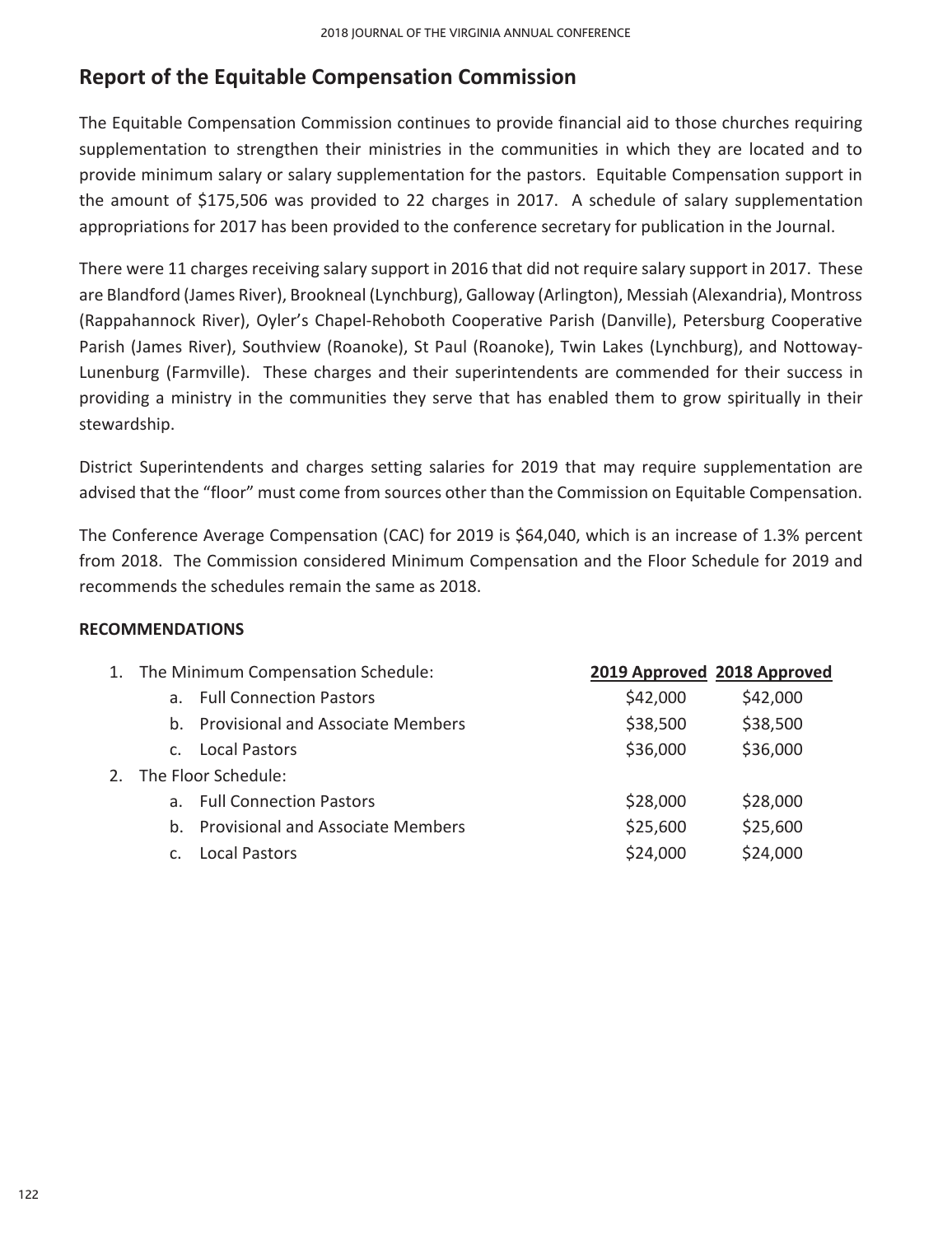The financial results 2015-2017 for the Equitable Compensation Fund are provided below:

# **Equitable Compensation Financial Report**

|                                       | <b>Year Ending</b> | <b>Year Ending</b> | <b>Year Ending</b> |
|---------------------------------------|--------------------|--------------------|--------------------|
|                                       | 2015               | 2016               | 2017               |
|                                       |                    |                    |                    |
| Apportioned                           | 500,000            | 500,000            | 350,000            |
| <b>Uncollected Apportionment</b>      | 76,908             | 61,170             | 36,432             |
| <b>Apportionment Income</b>           | 423,092            | 438,830            | 313,568            |
| <b>Percent Collected</b>              | 84.62%             | 87.77%             | 89.59%             |
| Grants                                | 222,495            | 193,646            | 175,506            |
| Sustentation fund grant               |                    |                    | 6,513              |
| Meeting expense & other               | 1,030              | 1,033              | 373                |
| <b>Total Expenses</b>                 | 223,526            | 194,679            | 182,391            |
| <b>Receipts Over (Under) Expenses</b> | 199,566            | 244,151            | 131,176            |

Rev. Joseph T. Carson, III, *Chair*

# **The Central Treasury of the Virginia Conference of the United Methodist Church**

**Financial Statements Years Ended December 31, 2017 and 2016**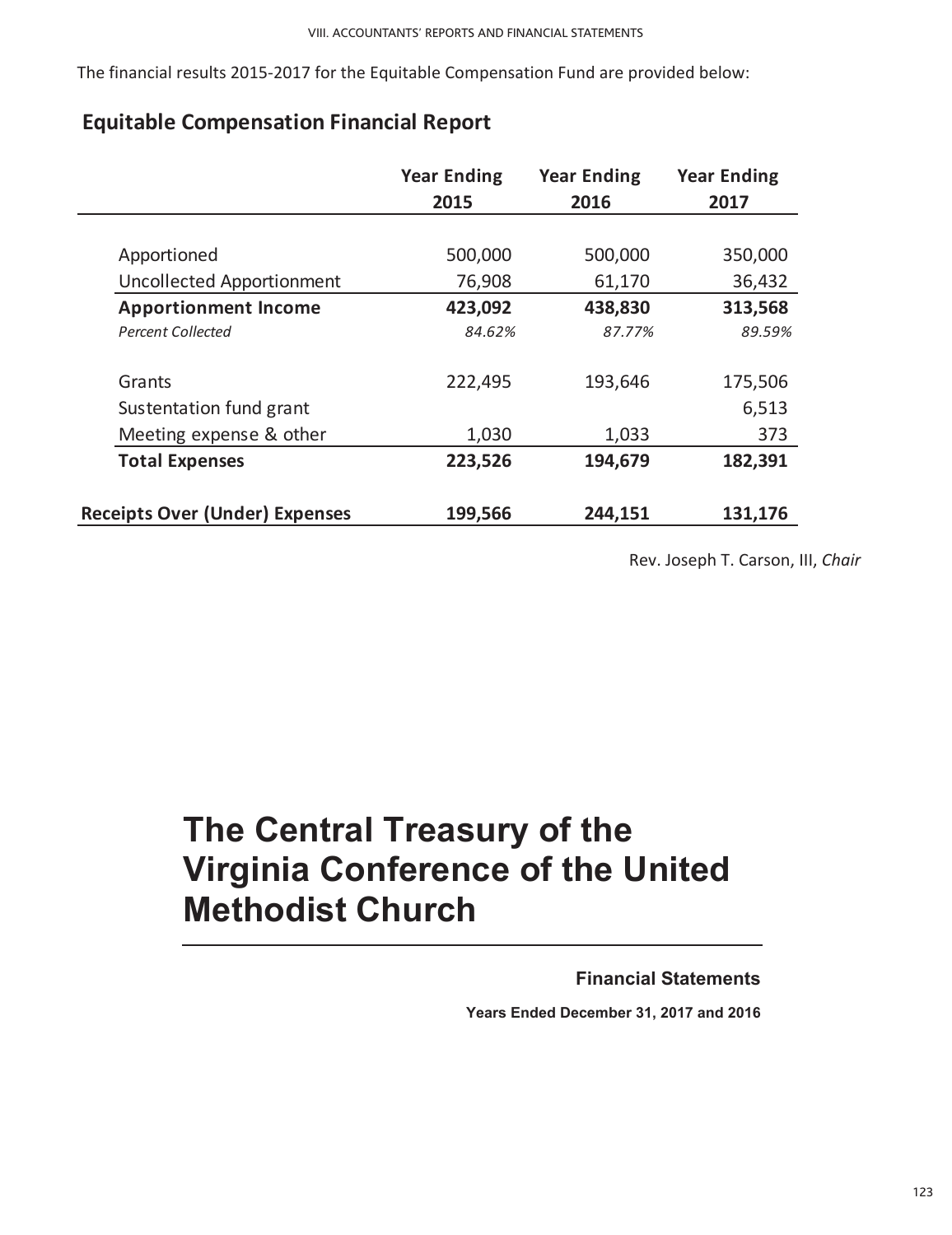

# **Independent Auditors' Report**

Council on Finance and Administration The Central Treasury of the Virginia Conference of the United Methodist Church Glen Allen, Virginia

We have audited the accompanying financial statements of The Central Treasury of the Virginia Conference of the United Methodist Church (a division of the Virginia Conference of the United Methodist Church), which comprise the statements of financial position as of December 31, 2017 and 2016, and the related statements of activities and cash flows for the years then ended, and the related notes to the financial statements.

#### *Management's Responsibility for the Financial Statements*

Management is responsible for the preparation and fair presentation of these financial statements in accordance with accounting principles generally accepted in the United States of America; this includes the design, implementation, and maintenance of internal control relevant to the preparation and fair presentation of financial statements that are free from material misstatement, whether due to fraud or error.

#### *Auditors' Responsibility*

Our responsibility is to express an opinion on these financial statements based on our audits. We conducted our audits in accordance with auditing standards generally accepted in the United States of America. Those standards require that we plan and perform the audit to obtain reasonable assurance about whether the financial statements are free from material misstatement.

An audit involves performing procedures to obtain audit evidence about the amounts and disclosures in the financial statements. The procedures selected depend on the auditors' judgment, including the assessment of the risks of material misstatement of the financial statements, whether due to fraud or error. In making those risk assessments, the auditor considers internal control relevant to the entity's preparation and fair presentation of the financial statements in order to design audit procedures that are appropriate in the circumstances, but not for the purpose of expressing an opinion on the effectiveness of the entity's internal control. Accordingly, we express no such opinion. An audit also includes evaluating the appropriateness of accounting policies used and the reasonableness of significant accounting estimates made by management, as well as evaluating the overall presentation of the financial statements.

We believe that the audit evidence we have obtained is sufficient and appropriate to provide a basis for our audit opinion.

#### *Opinion*

In our opinion, the financial statements referred to above present fairly, in all material respects, the financial position of The Central Treasury of the Virginia Conference of the United Methodist Church as of December 31, 2017 and 2016, and the changes in its net assets and its cash flows for the years then ended in accordance with accounting principles generally accepted in the United States of America.

Dixon Hughes Goodman LLP

**Richmond, Virginia October 15, 2018**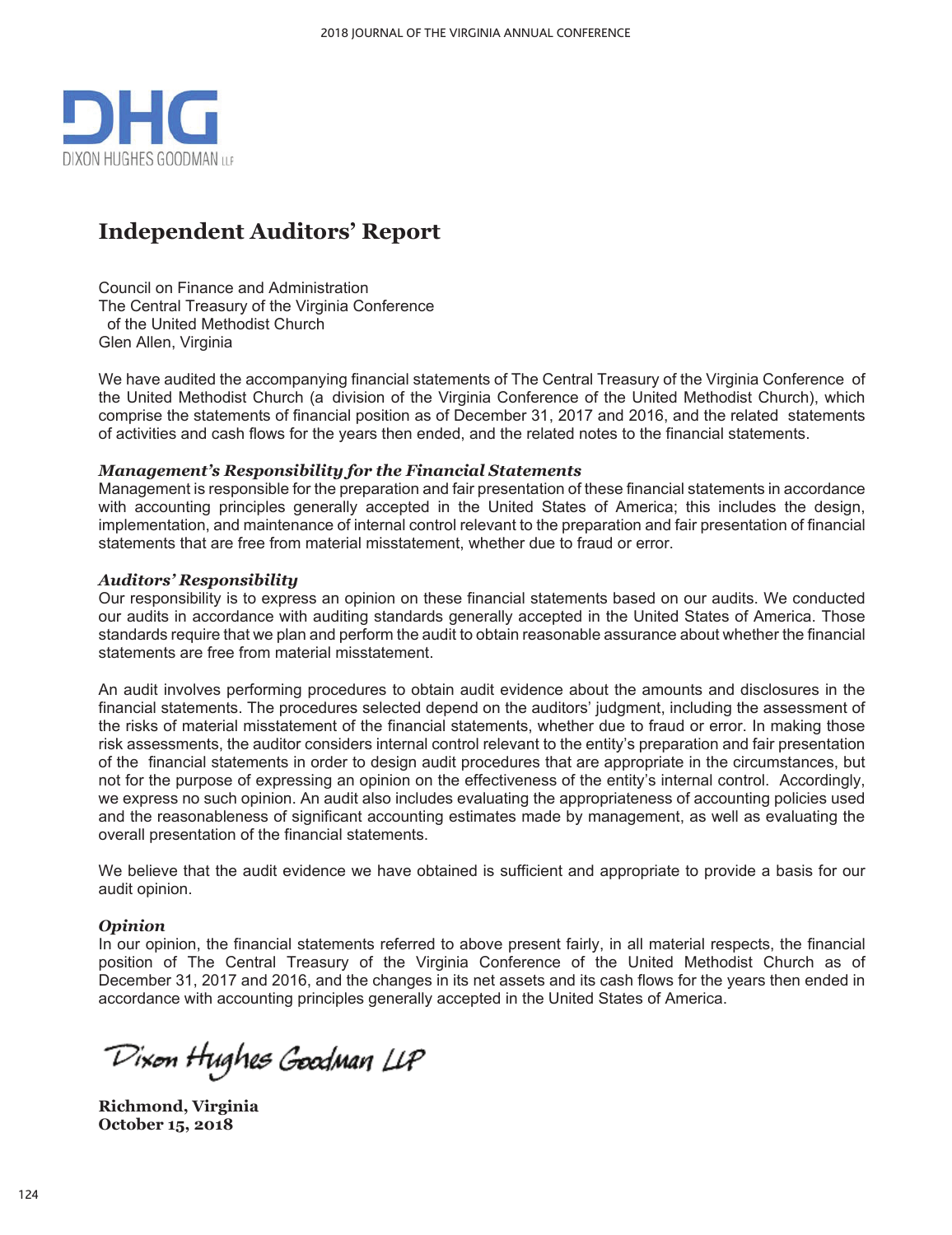# **December 31, 2017 and 2016 The Central Treasury of the Virginia Conference Statements of Financial Position**

|                                          | 2017             | 2016             |
|------------------------------------------|------------------|------------------|
|                                          |                  |                  |
| <b>ASSETS</b><br>Current assets:         |                  |                  |
| Cash and cash equivalents                | \$<br>1,427,041  | 1,819,691<br>\$  |
| Accounts receivable, net                 | 3,316,160        | 2,917,167        |
| Other current assets                     | 57,303           | 66,624           |
|                                          |                  |                  |
| Total current assets                     | 4,800,504        | 4,803,482        |
| Investments                              | 6,446,711        | 5,586,582        |
|                                          |                  |                  |
| Noncurrent assets:                       |                  |                  |
| Loans receivable                         | 420,510          | 407,720          |
| Funds held by United Methodist Church    | 1,015,571        | 890,355          |
| Property and equipment, net              | 4,371,141        | 4,415,920        |
| Total noncurrent assets                  | 5,807,222        | 5,713,995        |
| <b>Total assets</b>                      | 17,054,437<br>-S | \$<br>16,104,059 |
| <b>LIABILITIES AND NET ASSETS</b>        |                  |                  |
| Liabilities:                             |                  |                  |
| Apportionments payable to other entities | \$<br>3,107,048  | 2,810,708        |
| Accounts payable and accrued expenses    | 1,483,521        | 1,202,502        |
| Unearned revenue                         | 43,513           | 39,513           |
| <b>Total liabilities</b>                 | 4,634,082        | 4,052,723        |
|                                          |                  |                  |
| Net assets:                              |                  |                  |
| Unrestricted                             | 7,750,024        | 6,588,127        |
| Temporarily restricted                   | 4,670,331        | 5,463,209        |
| Total net assets                         | 12,420,355       | 12,051,336       |
| Total liabilities and net assets         | 17,054,437<br>\$ | \$<br>16,104,059 |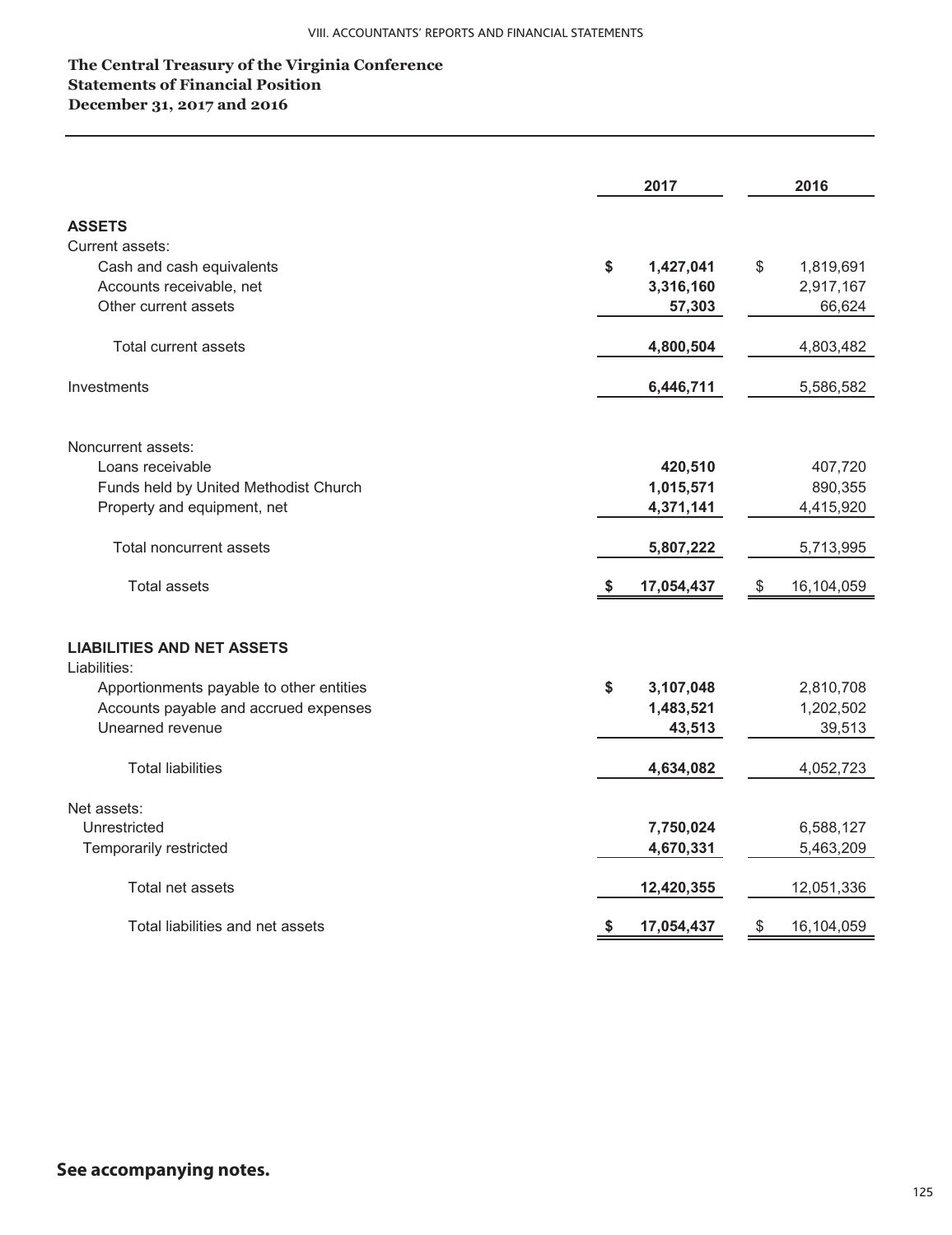# **The Central Treasury of the Virginia Conference Statements of Activities Years Ended December 31, 2017 and 2016**

|                                              | 2017             | 2016             |
|----------------------------------------------|------------------|------------------|
| Unrestricted support and revenue:            |                  |                  |
| Apportionments from churches                 | \$<br>27,710,875 | \$<br>27,054,585 |
| Second mile giving from churches             | 2,107,452        | 1,190,425        |
| Investment income                            | 584,347          | 156,931          |
| Other income                                 | 277,150          | 23,938           |
| Miscellaneous program income                 | 49,260           | 70,203           |
| Release from restrictions                    | 3,527,667        | 3,673,206        |
| Total unrestricted support and revenue       | 34,256,751       | 32,169,288       |
| Expenses:                                    |                  |                  |
| Remittances of apportionment income          | 20,466,851       | 19,792,259       |
| Costs of ministry                            | 3,416,374        | 3,270,523        |
| General and administrative                   | 2,678,848        | 2,711,724        |
| Donations and grants                         | 2,309,676        | 2,733,456        |
| Distributions of second mile giving          | 1,884,075        | 799,313          |
| Miscellaneous program specific expenses      | 1,027,463        | 653,955          |
| Distributions of church apportionment income | 759,345          | 914,916          |
| Conference activities                        | 439,514          | 406,535          |
| Other expenes                                | 112,708          | 105,613          |
| Total operating expenses:                    | 33,094,854       | 31,388,294       |
| Change in unrestricted net assets            | 1,161,897        | 780,994          |
| Temporarily restricted support and revenue:  |                  |                  |
| Apportionments from churches                 | 1,075,643        | 1,075,116        |
| Second mile giving from churches             | 445,862          | 433,876          |
| Grants and scholarships                      | 312,014          | 383,238          |
| Registrations                                | 299,911          | 384,167          |
| Contributions                                | 218,496          | 251,520          |
| Miscellaneous program income                 | 203,412          | 121,918          |
| Investment income                            | 126,007          | 100,044          |
| Other income                                 | 53,444           | 313,561          |
| Release from restrictions                    | (3,527,667)      | (3,673,206)      |
| Change in temporarily restricted net assets  | (792, 878)       | (609, 766)       |
| Change in net assets                         | 369,019          | 171,228          |
| Net assets, beginning of year                | 12,051,336       | 11,880,108       |
| Net assets, end of year                      | 12,420,355<br>\$ | \$<br>12,051,336 |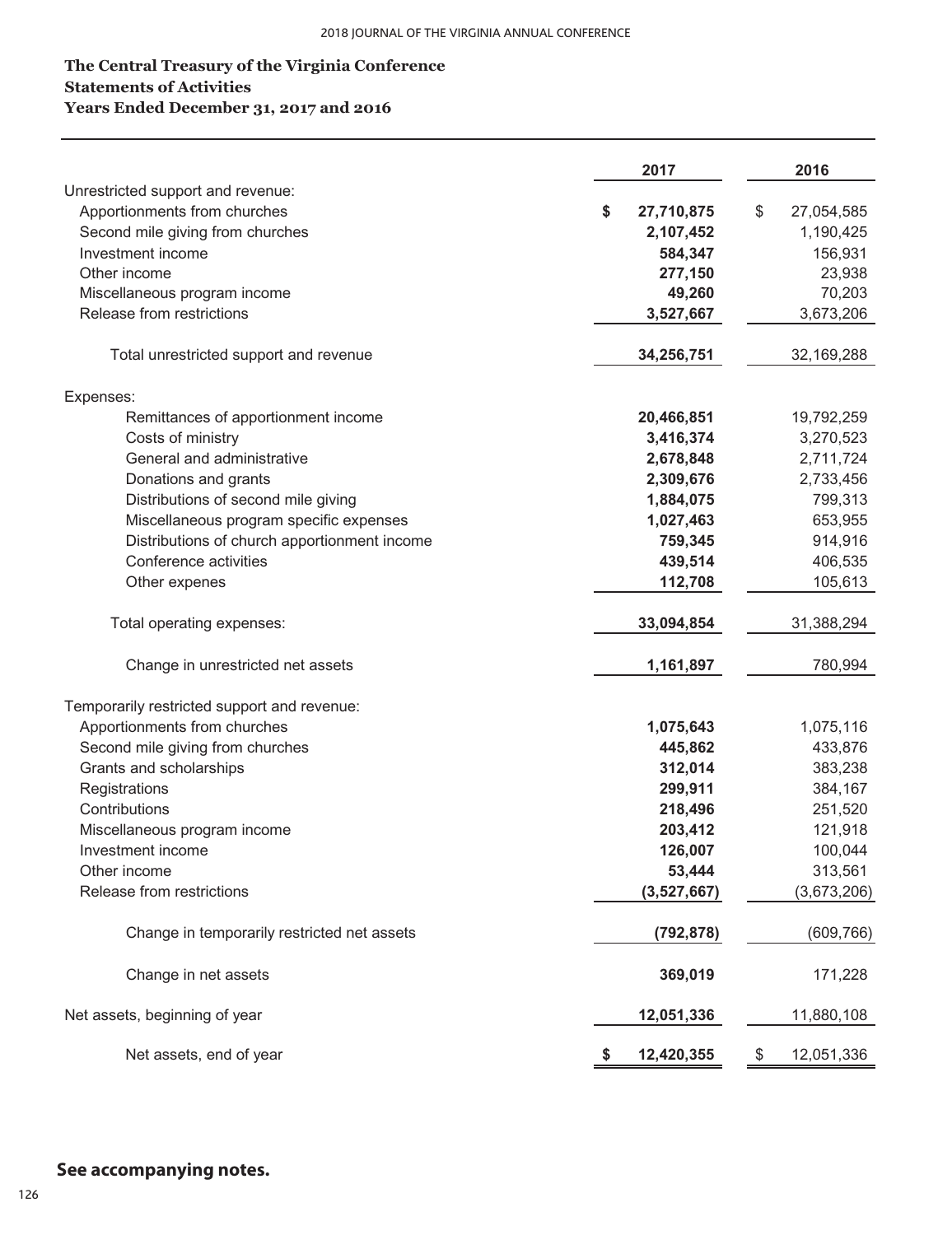# **The Central Treasury of the Virginia Conference Statements of Cash Flows Years Ended December 31, 2017 and 2016**

|                                                       | 2017            | 2016            |
|-------------------------------------------------------|-----------------|-----------------|
| Cash flows from operating activities:                 |                 |                 |
| Change in net assets                                  | \$<br>369,019   | \$<br>171,228   |
| Adjustments to reconcile change in assets to net cash |                 |                 |
| provided (used) by operating activities:              |                 |                 |
| Net realized and unrealized gains on investments      | (539, 602)      | (162, 560)      |
| Gain on sale of property and equipment                | (24, 103)       |                 |
| Depreciation expense                                  | 211,895         | 216,966         |
| Change in assets and liabilities:                     |                 |                 |
| Accounts receivable                                   | (398, 993)      | (278, 988)      |
| Other current assets                                  | 9,321           | 21,546          |
| Apportionments payable to other entities              | 296,340         | 2,810,708       |
| Accounts payable and accrued expenses                 | 281,019         | (3,024,726)     |
| Unearned revenue                                      | 4,000           | (2, 472)        |
| Net cash provided (used) by operating activities      | 208,896         | (248, 298)      |
| Cash flows from investing activities:                 |                 |                 |
| Proceeds from the sale of investments                 | 1,152,942       | 1,838,093       |
| Purchase of investments                               | (1,473,469)     | (2,558,215)     |
| Purchase of property and equipment                    | (587, 726)      | (38, 370)       |
| Proceeds from the sale of property and equipment      | 444,713         |                 |
| Increase in funds held by the United Methodist Church | (125, 216)      | (92, 910)       |
| Loans receivable issued                               | (40,090)        | (136, 270)      |
| Repayments received on loans receivable               | 27,300          | 1,532           |
| Net cash used by investing activities                 | (601, 546)      | (986, 140)      |
| Net decrease in cash and cash equivalents             | (392, 650)      | (1,234,438)     |
| Cash and cash equivalents, beginning of year          | 1,819,691       | 3,054,129       |
| Cash and cash equivalents, end of year                | \$<br>1,427,041 | \$<br>1,819,691 |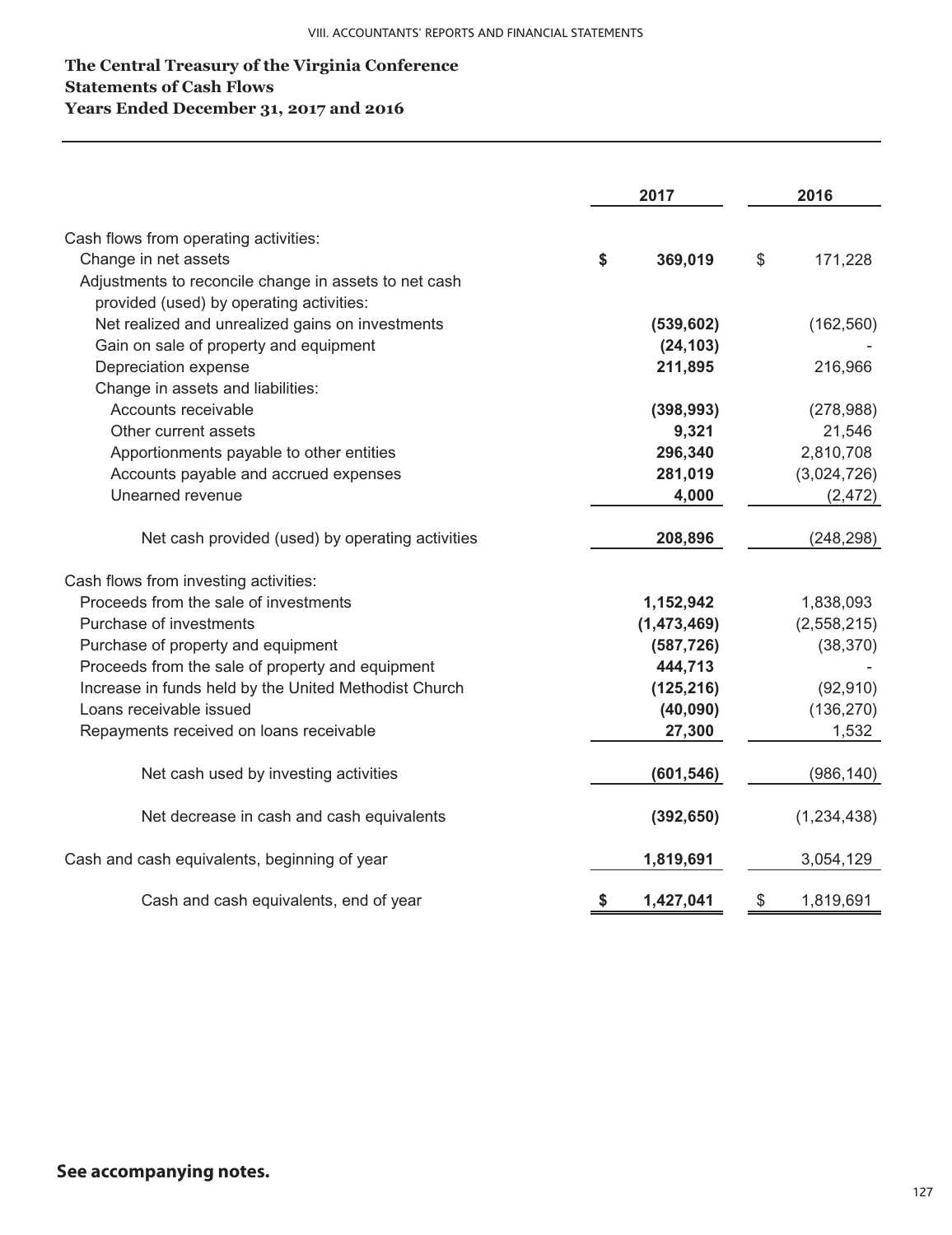# **Notes to the Financial Statements**

## **1. Organization and Nature of Activities**

The Central Treasury of the Virginia Conference of the United Methodist Church (Central Treasury) is a division within the Virginia Conference of the United Methodist Church (Conference). Central Treasury receives and disburses, in accordance with the actions of the Conference, remittances from local church treasurers for all duly authorized general, jurisdictional, Conference, and district causes. It also implements administrative and fiscal policies and procedures as directed by the Council of Finance and Administration.

The purpose of the Council on Finance and Administration is to develop, maintain, and administer a comprehensive and coordinated plan of fiscal and administrative policies, procedures and management services for the Annual Conference.

The purpose of the Conference is to coordinate the relationship between the general program boards and commissions and the conference, districts, and Virginia United Methodist churches.

These financial statements include only the accounts of the Central Treasury and are not intended to present the financial position and results of the whole Conference.

## **2. Summary of Significant Accounting Policies**

#### *Basis of presentation*

The accompanying financial statements have been prepared in accordance with accounting principles generally accepted in the United States of America.

The financial statements report information regarding its financial position and activities according to three classes of net assets: unrestricted net assets, temporarily restricted net assets and permanently restricted net assets. The financial statements report amounts separately by class of net assets as follows:

**Unrestricted** net assets are free of donor-imposed restrictions. Unrestricted net assets may be designated for specific purposes by action of the Council on Finance and Administration or may otherwise be limited by contractual agreements with outside parties.

**Temporarily restricted** amounts are those which are stipulated by donors for specific operating purposes or future periods.

**Permanently restricted** amounts are restricted to investments in perpetuity, the income from which is expendable in accordance with the conditions of each specific donation.

Revenues and support are reported as increases in unrestricted net assets unless use of the related assets is limited by donor-imposed restrictions. Expenses are reported as decreases in unrestricted net assets. Gains and losses on investments and other assets or liabilities are reported as increases or decreases in unrestricted net assets unless their use is restricted by explicit donor-imposed stipulation or by law. Expirations of temporary restrictions on net assets (i.e., the donor stipulated purposes have been fulfilled and/or the stipulated time period has elapsed) are reported as reclassifications between the applicable classes of net assets.

The Central Treasury has no permanently restricted net assets as of December 31, 2017 and 2016.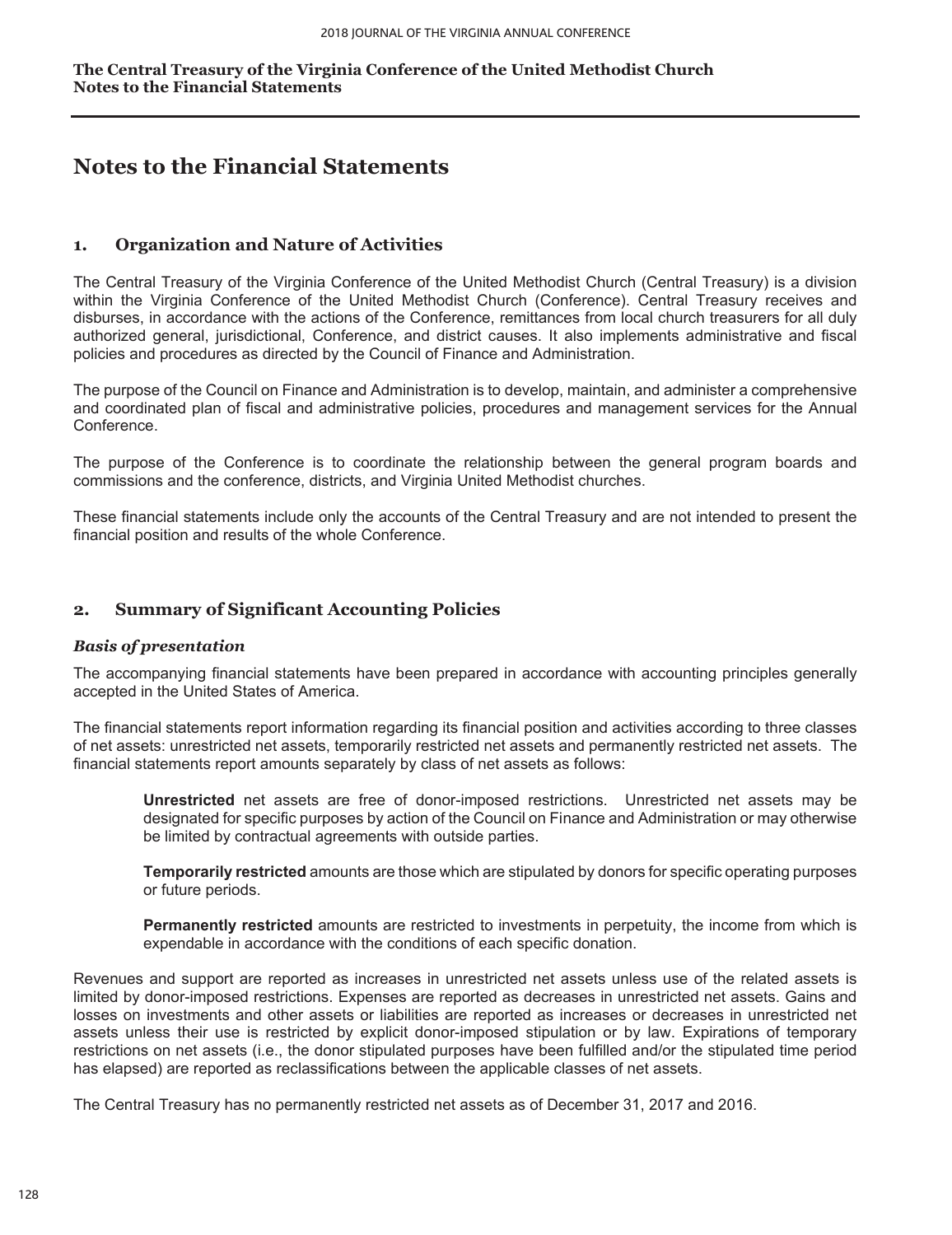#### *Estimates*

The preparation of financial statements in conformity with accounting principles generally accepted in the United States requires management to make estimates and assumptions that affect the reported amounts of assets and liabilities and disclosure of contingent assets and liabilities at the date of the financial statements and the reported amounts of revenues and expense during the reporting period. Actual results could differ from those estimates.

### *Cash and cash equivalents*

Cash and cash equivalents includes items such as short-term, highly liquid investments with maturities of three months or less at the date of purchase.

#### *Investments*

All investments in marketable securities with readily determinable fair values are valued at fair value as determined by the investment management firm holding the assets. Purchases and sales of securities are recorded on a tradedate basis. Unrealized gains and losses are recognized in the period in which they occur. Interest and dividends are recognized in the period earned, and realized gains or losses on securities are recorded in the period of sale.

#### *Accounts receivables and bad debts*

Accounts receivable are reported at their estimated realizable value, net of an estimated allowance for doubtful accounts. The allowance is based on management's estimate of the amount of receivables that will actually be collected. It is the Central Treasury's policy to charge off uncollectable accounts receivable when management determines the receivable will not be collected. As of December 31, 2017 and 2016, management determined that no allowance was necessary.

#### *Loans receivable*

Loans receivable are stated at their principal amount outstanding less the related allowance for loan losses and are collateralized by buildings and land. Interest rates on loans are subject to review and adjustment on a periodic basis.

## *Allowance of loan losses*

The allowance for doubtful loans is maintained at a level that, in management's judgment, is adequate to absorb probable loan losses. The amount is based upon an analysis of the loan portfolio by management including, but not limited to, review of the collectability of the loan portfolio, adverse situations that may affect the borrower's ability to repay, estimated value of any underlying collateral and prevailing economic conditions. The analysis is also based on a periodic review of payments and other factors based on the Central Treasury's historical experiences. To date, no loans have been in arrears or default and no loan has required modification to acclimate to a borrower's adverse circumstances or ability to repay. This process is based on estimates and ultimate losses may vary from current estimates. As changes in estimates occur, adjustments to the level of the allowance are recorded in the provision for loan losses in the period in which they become known. In addition, the net realizable value of the property serving as collateral for delinquent loans will be assessed on an annual basis.

A loan is considered impaired when, based upon current information and events, it is probable that the Central Treasury will be unable to collect all amounts due according to the contractual terms of the loan agreement. Loans are classified as delinquent when payments are 30 days overdue. Loans will continue to accrue interest when a loan is delinquent; however, all accrued interest may be included in the allowance for doubtful loans. Payments for delinquent or impaired loans are treated as a payment of interest due until all accrued interest has been paid. Interest income on delinquent loans is recognized according to the original amortization schedule (accrual method). The accrual of interest income is discontinued when, in management's judgment, the scheduled interest may not be collectible within the stated term of the loan. Interest income is recognized on a cash basis for loans classified as nonaccrual loans, with subsequent payments applied first to interest and fees, if any, and then to principal. Loans classified as nonaccrual loans are returned to accrual status when all the principal and interest amounts contractually due are brought current and future payments are reasonably assured. At December 31, 2017 and 2016, the Central Treasury has no loans it considered impaired. As a result, management has elected not to record an allowance for loan losses.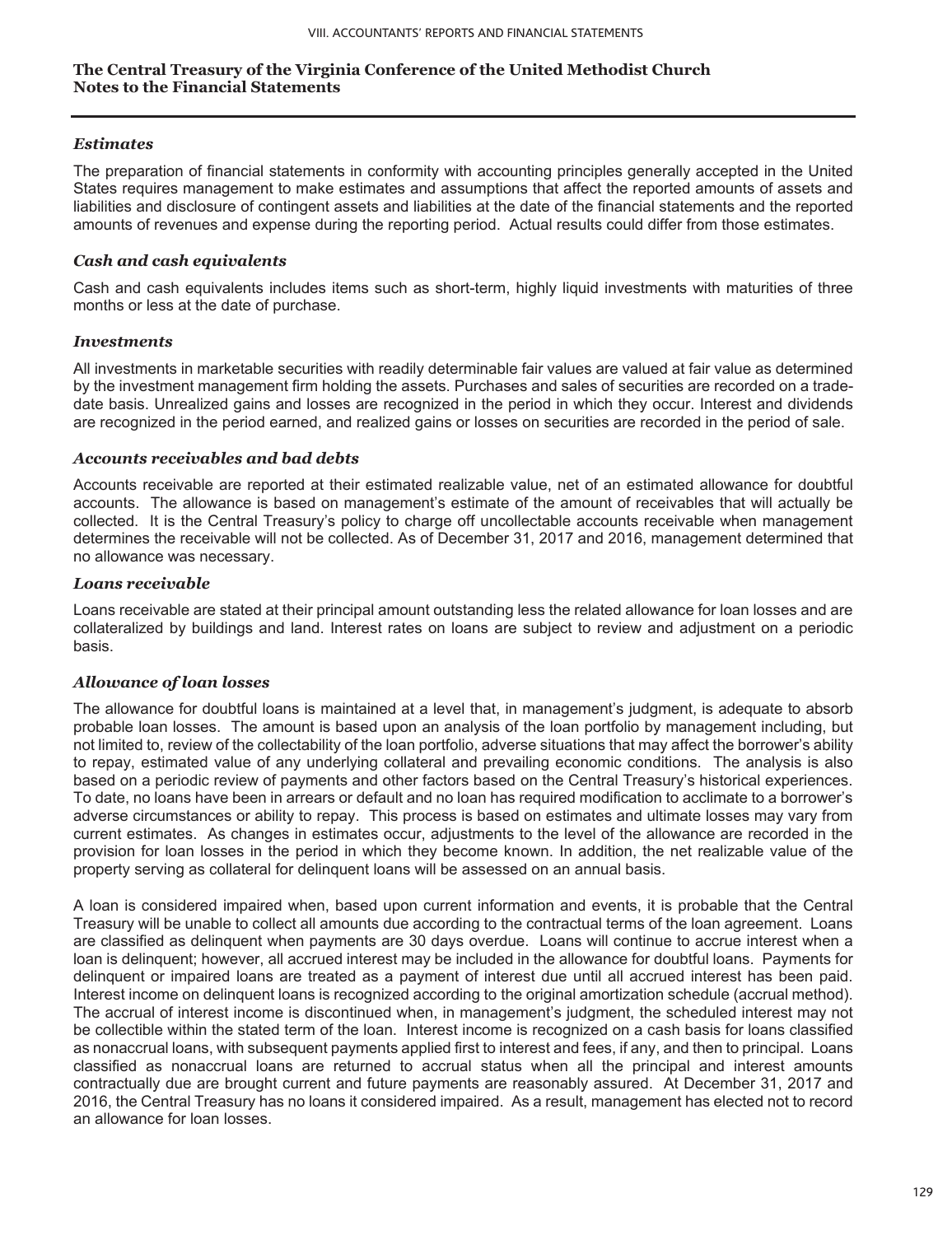#### *Property and equipment*

Property and equipment are stated at cost or the estimates fair value at the date of contribution. Depreciation is computed using the straight-line method over estimated useful lives as follows:

| Building and improvements          | 15 - 40 years |
|------------------------------------|---------------|
| Furniture, fixtures, and equipment | $5 - 7$ years |
| Computer equipment and software    | 3 - 5 years   |

Maintenance, repairs, and minor renewals are expensed when incurred. When property and equipment are sold or otherwise disposed of, the asset account and related accumulated depreciation account are relieved, and any gain or loss is included in the current year's operations.

The Central Treasury reviews its long-lived assets for impairment whenever events or changes in circumstances indicate that the carrying amount of an asset may not be recoverable. Recoverability of assets held and used is measured by a comparison of the carrying amount of an asset to undiscounted expected cash flows. Future events could cause the Central Treasury to conclude that impairment indicators exist and that long-lived assets may be impaired. To date, no impairment losses have been recorded.

#### *Recognition of contributions*

Contributions are recorded at their estimated fair value when the donor makes a promise to give that is, in substance, unconditional. Contributions that are restricted by the donor are reported as increases in temporarily or permanently restricted net assets depending on the nature of the restrictions. When a restriction expires, temporarily restricted net assets are reclassified to unrestricted net assets.

#### *Income taxes*

The Central Treasury is a division of the Conference, which is a not-for-profit organization and is exempt from federal and state income taxes under Internal Revenue Code, Section 501(c)(3) and the tax statutes of the Commonwealth of Virginia. Accordingly, no provision for income taxes has been made in the accompanying financial statements.

#### *Reclassifications*

Prior year apportionments payable to other entities and accounts payable and accrued expenses have been reclassified for consistency with the current period presentation within the statements of financial position. These reclassifications have had no effect on the reported net assets or changes in net assets.

#### *Advertising costs*

Advertising costs are expensed when incurred. Advertising costs were \$4,772 and \$11,905 for the years ended December 31, 2017 and 2016, respectively.

#### *Concentration*

Financial instruments which potentially subject the Central Treasury to concentrations of credit risk consist primarily of investments and cash. The Central Treasury places its investments and its cash and cash equivalents with creditworthy institutions and diversifies its holdings among entities, thereby limiting the amount of credit exposure to any one entity. As of December 31, 2017 and 2016, the Central Treasury had \$946,793 and \$1,539,157, respectively, of cash deposits in excess of federally insured limits being held by a federally insured financial depository institution.

The Central Treasury's investments, in general, are exposed to various risks, such as interest rate, credit and overall market volatility risks. In addition, due to the level of risk associated with certain investment securities, it is reasonably possible that changes in the values of investment securities will occur in the near term and that such changes could materially affect the amounts reported in the statement of financial position.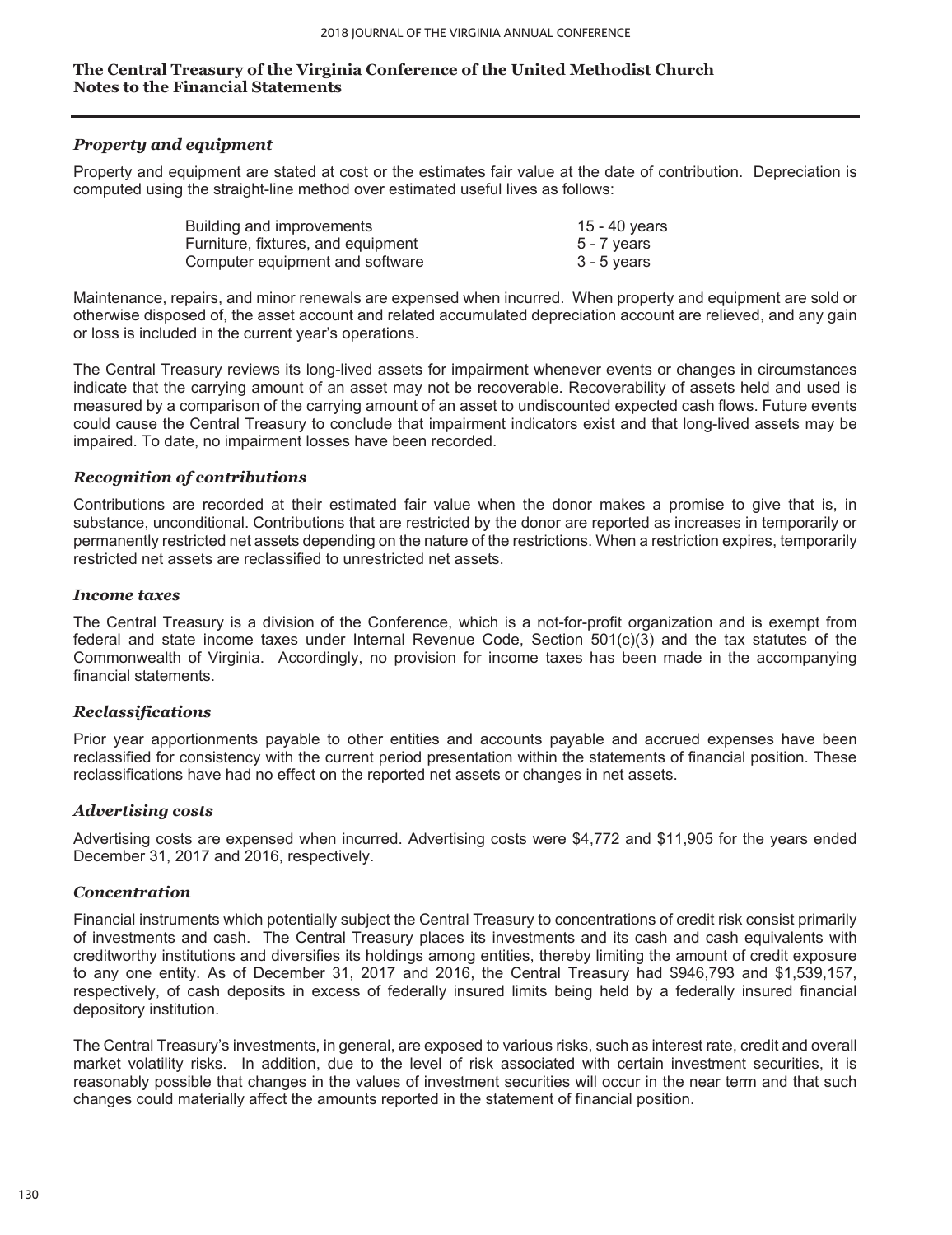#### *Subsequent events*

In preparing these financial statements, the Central Treasury has evaluated events and transactions for potential recognition or disclosure through October 15, 2018, the date the financial statements were available to be issued.

### **3. Investments**

Investments are carried at fair value and consist of the following at December 31:

|                         |                          | 2017          |                   | 2016             |  |
|-------------------------|--------------------------|---------------|-------------------|------------------|--|
|                         | <b>Amortized</b><br>Cost | Fair<br>Value | Amortized<br>Cost | Fair<br>Value    |  |
| Alternative investments | \$5,310.913              | 6.446.711     | 4,965,827         | 5,586,582<br>\$. |  |

Investment income consisted of the following for the years ended December 31:

| Interest and dividend income<br>Realized and unrealized gains, net | 2017               |  | 2016              |  |
|--------------------------------------------------------------------|--------------------|--|-------------------|--|
|                                                                    | 170.752<br>539.602 |  | 94.415<br>162,560 |  |
| Investment income                                                  | 710.354            |  | 256,975           |  |

Alternative investments are valued using the practical expedient at the Central Treasury's pro-rata interest in the net assets of these entities. Investments held by these entities are valued at prices which approximate fair value. The fair value of certain investments in the underlying entities, which may include private placements and other securities for which values are not readily available, are determined in good faith by the investment advisors of the respective entities and may not reflect amounts that could be realized upon immediate sale, nor amounts that may be ultimately realized. Net asset valuations are provided daily, monthly, or quarterly by these entities. Appreciation of investments in these entities is net of all allocations to the investment advisors.

# **4. Funds Held by United Methodist Church**

Funds held by United Methodist Church is comprised of funds collected to establish an education fund named the Francis Asbury Fund. The United Methodist Church, through its General Board of Higher Education, controls the investments and directs the use of the funds, which are used primarily for extending Francis Asbury Educational Loans to qualifying United Methodist students. At December 31, 2017 and 2016, the fund had loans outstanding of \$518,008 and \$523,364, respectively. Loan terms require payment of principal and interest (at 4%) within six years of graduation or withdrawal.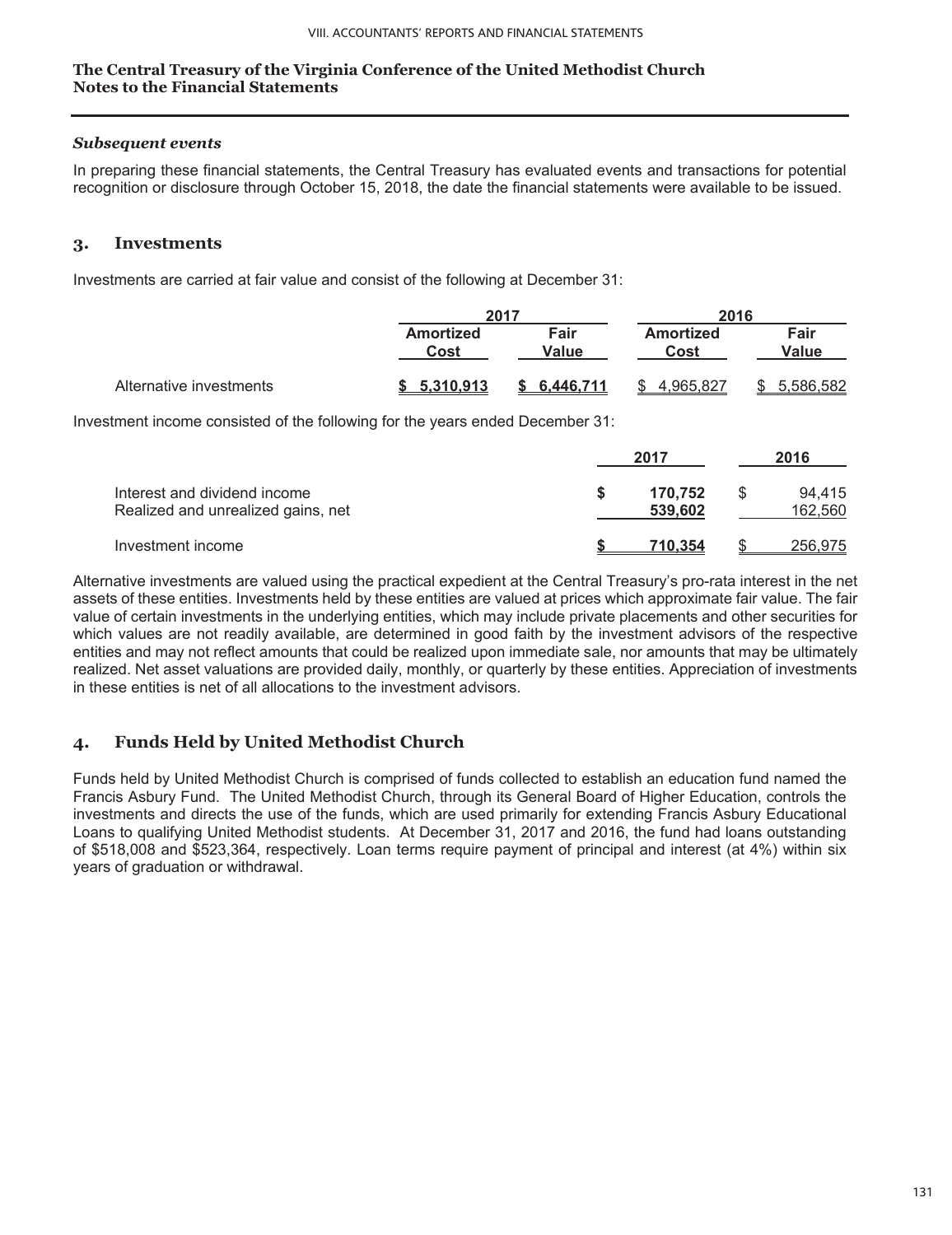# **5. Property and Equipment**

Major classes of property and equipment consist of the following at December 31:

|                                                                            | 2017                                            | 2016 |                                           |
|----------------------------------------------------------------------------|-------------------------------------------------|------|-------------------------------------------|
| Land<br><b>Buildings</b><br>Furniture, fixtures, and equipment<br>Software | \$<br>793,019<br>5,017,597<br>887,566<br>21,735 | \$   | 780,000<br>4,987,658<br>969,189<br>11,985 |
| Accumulated depreciation                                                   | 6,719,917<br>(2,348,776)                        |      | 6,748,832<br>(2,332,912)                  |
| Property and equipment, net                                                | 4.371.141                                       |      | 4,415,920                                 |

# **6. Charitable Gift Annuity**

During 2002, the United Methodist Foundation of the Virginia Conference, Inc. (the Foundation) entered into a charitable gift annuity agreement on behalf of the Conference. The asset associated with this annuity is included in the investments of the Central Treasury as presented in the financial statements. Quarterly payments of \$2,525 are to be paid to the donor until his death. Upon termination, the remaining value of the gift annuity is to be distributed to the Conference and designated for the cost to construct the Archives Room of the United Methodist Building.

At December 31, 2017 and 2016, the net asset balance included in the Funds of Boards and Agencies temporarily restricted net assets in connection with this gift annuity agreement amounts to \$0.

## **7. Loans Receivable**

Loans receivable consist of the following as of December 31:

|                                                                                | 2017               | 2016               |
|--------------------------------------------------------------------------------|--------------------|--------------------|
| Districts of the Conference<br>Virginia United Methodist Assembly Center, Inc. | 169,928<br>250,582 | 173,928<br>233,792 |
|                                                                                | 420.510            | 407.720            |

The Church Development Team of the Conference makes loans to districts of the Conference for acquisitions and improvements. A loan in the amount of \$169,928 and \$173,928 is due from the Charlottesville District as of December 31, 2017 and 2016, respectively. This loan is non-interest bearing and there is no set maturity date.

Loans in the total amount of \$250,582 and \$233,792 are due from the Virginia United Methodist Assembly Center, Inc. as of December 31, 2017 and 2016, respectively. These are interest only loans which bear interest at 4% per annum and mature in August 2020.

The Central Treasury provides an allowance for doubtful collections that is based upon a review of outstanding receivables, historical collection information, and existing economic conditions. Delinquent receivables are written off based on individual credit evaluation and specific circumstances of the borrower. No allowance for doubtful collections is deemed necessary by management as of December 31, 2017 and 2016.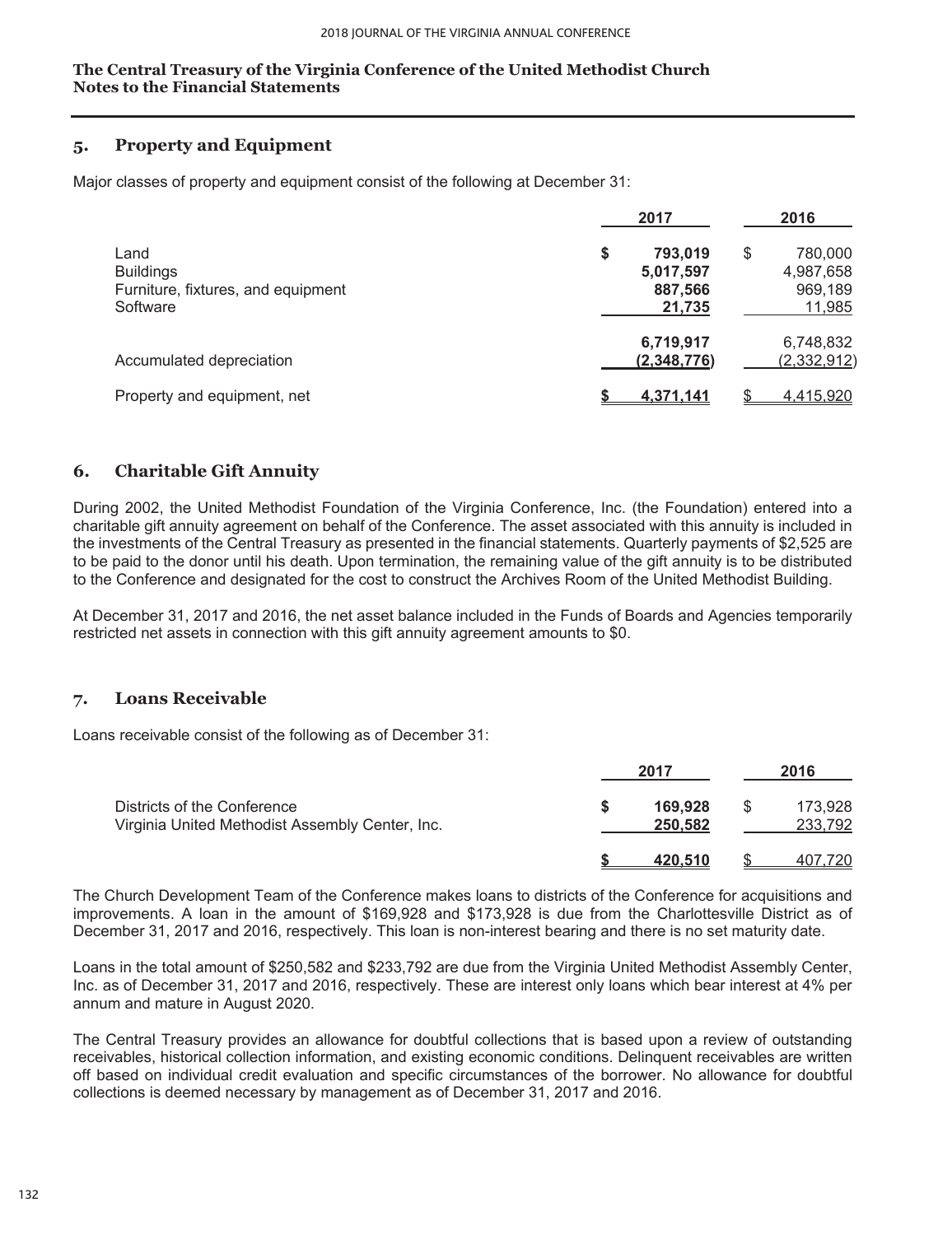## **8. Commitments**

At December 31, 2017, the Church Development Team of the Conference has committed grants to churches for approximately \$559,000 in connection with the Church Development Team Church Extension and Development Fund, which will be funded with Central Treasury assets.

# **9. Retirement Plans**

Ministerial and lay employees of the Conference are eligible to participate in pension plans offered by the United Methodist Church through Wespath, Inc. Conference clergy members and local pastors under Episcopal appointment are eligible for pension coverage under the Clergy Retirement Security Program (CRSP).

In addition to the CRSP, certain ministerial employees are provided disability and death benefits as well as certain minimum benefits related to pension coverage through participation in the Comprehensive Protection Plan (CPP).

CRSP and CPP are defined contribution plans which currently encourage a one percent employee contribution and call for a 16.4 percent employer contribution (12 percent for CRSP and 4.4 percent for CPP). The contribution is limited to approximately \$66,300 of employee wages. CRSP and CPP pension expense for the Central Treasury amounted to approximately \$390,000 and \$376,000 for the years ended December 31, 2017 and 2016, respectively.

Conference lay employees are eligible for pension coverage under the United Methodist Personal Investment Plan (UMPIP). UMPIP is a defined contribution plan which calls for a nine percent employer contribution, but does not currently call for an employee contribution. UMPIP pension expense for the Central Treasury amounted to approximately \$112,000 and \$103,000 for the years ended December 31, 2017 and 2016, respectively.

## **10. Restricted Net Assets**

Temporarily restricted net assets are available for the following purposes at December 31:

|                                   |   | 2017             | 2016            |
|-----------------------------------|---|------------------|-----------------|
| Donor-restricted                  | S | 1,580,239        | \$<br>1,892,094 |
| <b>Church Extension Fund</b>      |   | 1,467,632        | 1,915,776       |
| <b>Ministerial Education Fund</b> |   | 611,709          | 561,001         |
| Common Table                      |   | 339,552          | 365,480         |
| <b>CFA</b>                        |   | 324,062          | 404,702         |
| Clergy Excellence                 |   | 254,071          | 222,137         |
| Miscellaneous Connectional Funds  |   | 76,323           | 102,019         |
| <b>Emerging Funds</b>             |   | 16,743           |                 |
|                                   |   | <u>4.670.331</u> | 5.463.209       |